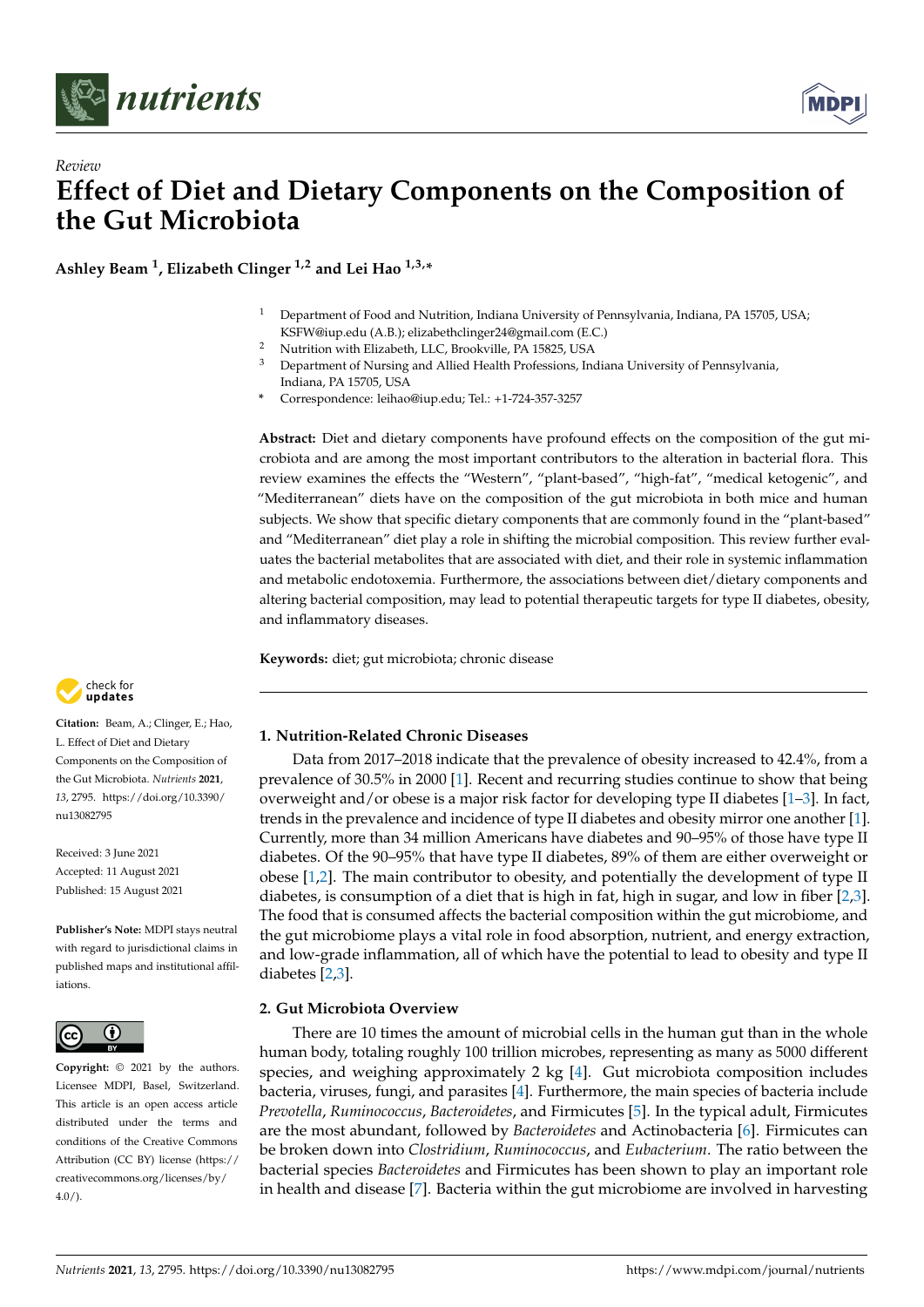energy from food, balancing the beneficial and opportunistic bacterial composition, and manufacturing neurotransmitters, such as serotonin, enzymes, and vitamins. For instance, vitamin K, which is produced from bacteria, is involved in both immune and metabolic functions. As a result, when there is an imbalance in bacterial species, disease could result [\[4\]](#page-10-3). With diet noted to be one of the most powerful influences to alter the bacterial composition, a change in the diet composition can affect this ratio [\[4\]](#page-10-3). This review aims to further examine the role diet plays on the gut microbiome and its implication for disease, specifically obesity and type II diabetes.

## **3. Effect of Animal-Based Diet on Gut Microbiome**

Studies have proven that diet is a main contributor to the alteration in gut microbiome diversity, both in the short term and the long term. Recent documentation poses the idea that the bacterial composition, as a result of diet, can be linked to certain diseases, specifically diseases that arise due to chronic low-grade inflammation, such as type II diabetes [\[8](#page-10-7)[–12\]](#page-10-8). A diet that is high in animal protein increases *Bacteroides* spp., *Alistipes* spp., and *Bilophila* spp., while it decreases the beneficial bacteria *Lactobacillus* spp., *Roseburia* spp., and *E. rectale*, (Figure [1\)](#page-3-0) affecting the bacterial diversity in the gut microbiome [\[8–](#page-10-7)[12\]](#page-10-8). A recent study that was conducted on mice, who were fed either a high-fat, high-sugar diet, or a low-fat, high-sugar diet, found that the mice who were fed the high-fat, high-sugar diet had a reduction in *Bacteroidetes*, and an increase in both Firmicutes and Mollicutes [\[8\]](#page-10-7). A study was conducted by Zhang et al., which found that when mice were fed a high-fat diet, there was a significant reduction in lactic acid and *Enterococcus* [\[13\]](#page-10-9). In another study, investigators conducted an experiment on mice, who were randomly assigned to either a normal chow diet or a high-fat diet, and found similar results, showing a change in gut microbiota composition. It compounded the findings of previous research, in which Proteobacteria and Firmicutes were found in abundance within the high-fat diet group. In addition, this study found that Enterobacteriaceae, *Escherichia*, *Klebsiella*, and *Shigella* were also found in higher levels in the high-fat diet group. Overall, evidence from these studies show a correlation between a high-fat diet and gut microbiota changes; *Bacteroidetes* were reduced and Firmicutes were increased (Figure [1\)](#page-3-0) [\[14–](#page-10-10)[18\]](#page-11-0). The typical "Western diet", consisting of high-fat, high-sugar foods, has also been linked to chronic low-grade inflammation, metabolic disease, and obesity. Recent studies shown that a diet that is high in animal and saturated fats has the potential to alter the gut microbiota, by increasing lipopolysaccharides (LPS), increasing trimethylamine-N-oxide (TMAO), and decreasing short-chain fatty acids (SCFA) (Figure [1\)](#page-3-0) [\[10,](#page-10-11)[12\]](#page-10-8). The gut permeability to bacterial lipopolysaccharides (LPS) may be an important trigger for low-grade systemic inflammation; however, the mechanisms that allow LPS absorption are unclear, but could be related to an increased filtration of plasma LPS into the lymph, alongside fat absorption [\[8\]](#page-10-7). LPS are found on the outer membrane of Gram-negative bacteria, such as *Proteobacteria*, and serve as an endotoxin [\[19\]](#page-11-1). LPS are absorbed into the intestinal capillaries, to be transported with chylomicrons [\[8,](#page-10-7)[20\]](#page-11-2). The increase in circulating LPS may be due to the increase in intestinal permeability, from the reduction in the expression of Zonulin occludens-1 (ZO-1), claudin, and occludin, which create the intestinal barrier [\[8\]](#page-10-7). The breakdown of the intestinal barrier results in LPS translocation, leading to inflammation and insulin resistance [\[8\]](#page-10-7). LPS activates Toll-like receptor 4 (TLR4) [\[21\]](#page-11-3). TLR4, which is present on most cells and also on macrophages, recognizes pathogen-associated molecular patterns (PAMP) [\[21\]](#page-11-3). The binding of LPS to TLR4 causes a signaling cascade via cytokine expression, inducing the inflammatory response [\[21\]](#page-11-3). Chronic low-grade inflammation via cytokine expression has been linked to insulin resistance, leading to type II diabetes [\[8,](#page-10-7)[21\]](#page-11-3). A study conducted by Cani et al., to examine the role that LPS plays on metabolic endotoxemia in obesity and insulin resistance, found that that a 4-week high-fat diet chronically increased plasma LPS concentration was two-to-three times the threshold value for metabolic endotoxemia [\[8\]](#page-10-7). A high-fat diet also increased the proportion of an LPS-containing microbiota in the gut (Figure [1\)](#page-3-0) [\[8\]](#page-10-7). Within this study, metabolic endotoxemia was induced for 4 weeks in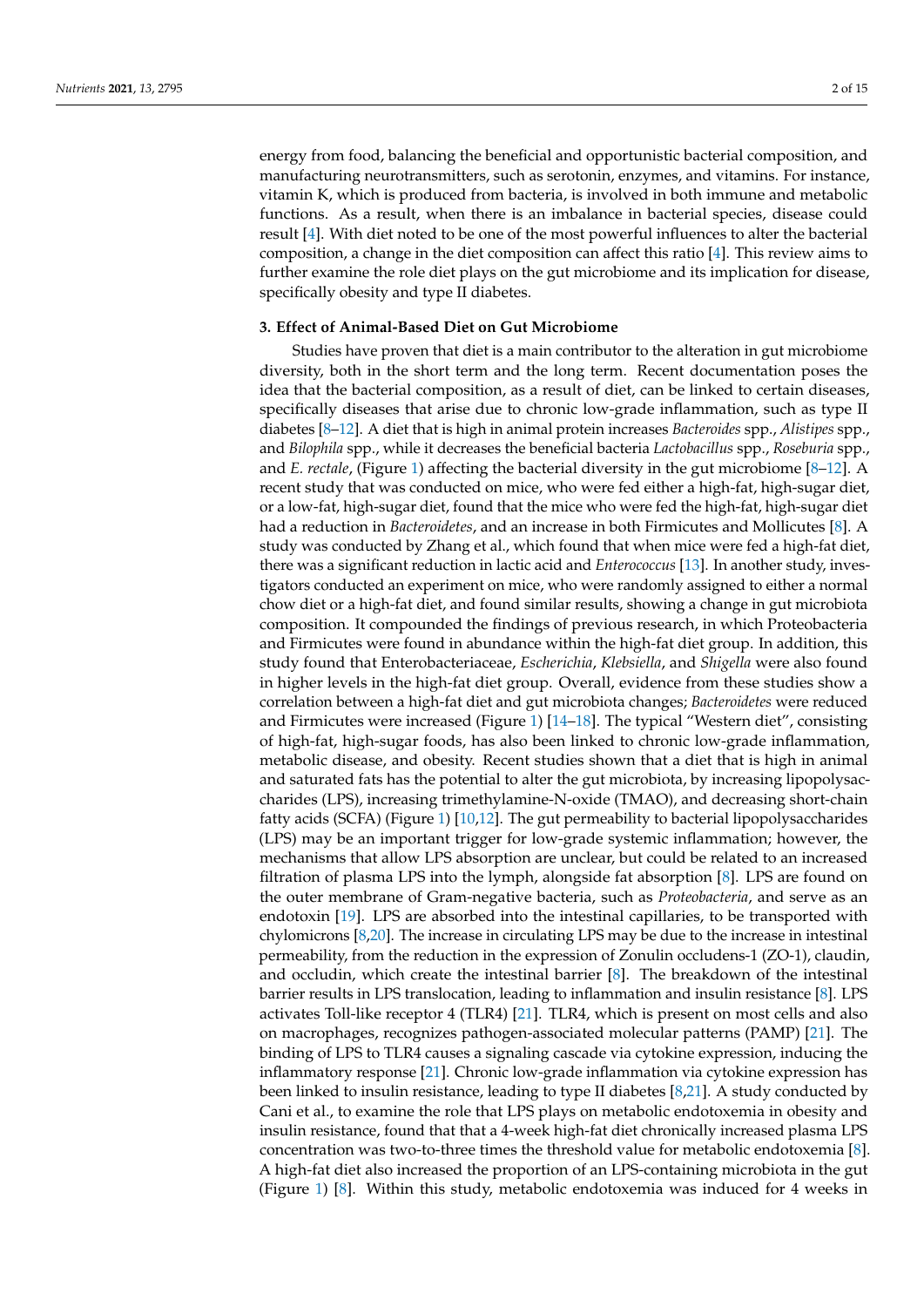mice, through continuous subcutaneous infusion of LPS [\[8\]](#page-10-7). They recorded an increase in fasted glycemia and insulinemia, and an increase in adipose tissue weight gain [\[8\]](#page-10-7). In addition, adipose tissue F4/80-positive cells, inflammatory markers, and liver triglyceride levels, were increased [\[8\]](#page-10-7). Lastly, they found that liver insulin resistance was detected in LPS-infused mice, concluding that LPS could be a contributing factor to insulin resistance and the onset of type 2 diabetes [\[8\]](#page-10-7). To further investigate the effects of a high-fat diet, C57BL/6J- and TLR4-deficient C57BL/10ScNJ mice were maintained on either a low-fat diet or a high-fat diet for 8 weeks, to examine if a high-fat diet induces gut microbiota inflammation [\[22\]](#page-11-4). This study, by Kim et al., provided evidence that a high-fat diet may increase inflammation and circulating proinflammatory cytokines (Figure [1\)](#page-3-0), via the TLR4 signaling pathway, activating necrosis factor in the colon [\[22\]](#page-11-4). The high-fat diet also reduced the expression of claudin-1 and occludin, as previously mentioned, resulting in LPS translocation and inflammation [\[22\]](#page-11-4). This study, by Kim et al., provided evidence that a high-fat diet may increase inflammation via the TLR4 signaling pathway [\[22\]](#page-11-4). The changes in the gut microbiota that were observed may also be a result of the increase in secondary bile acids, ammonia, phenolics, hydrogen sulfide, and choline, found in red meat, processed meat, and animal fat [\[23,](#page-11-5)[24\]](#page-11-6). However, the ketogenic diet has been shown to have an inverse effect on the gut microbiome that could potentially combat inflammation and decrease insulin resistance [\[25\]](#page-11-7). A study that was conducted on a murine model, found that, unlike the traditional high-fat diet, the ketogenic diet decreased Firmicutes and increased *Bacteroidetes* [\[25\]](#page-11-7). Additionally, Olson et al. conducted a study on mice, in which one group was fed the ketogenic diet and the other group was fed a normal chow. Researchers found that the ketogenic diet increased *A. muciniphila*, *Parabacteroides* spp., while decreasing alpha diversity [\[26\]](#page-11-8). Another study that was conducted on mice, found similar results, in which the ketogenic diet increased *Akkermansia muciniphila* and *Lactobacillus*, while it reduced the inflammatory bacteria *Desulfovibrio* and *Turicibacter* [\[27\]](#page-11-9). When conducted on humans, similar results were found. A randomized, double-blind, crossover study, on the modified Mediterranean ketogenic diet (MMKD) versus the American Heart Association diet, found that *Bifidobacterium* and *Lachnobacterium* were reduced on the MMKD, and *Akkermansia*, *Slackia*, and *Christensenellaceae* were increased [\[28\]](#page-11-10). They also found that MMKD decreased fecal lactate and acetate, while increasing propionate and butyrate [\[28\]](#page-11-10). Another study also examined the effect that the ketogenic diet has on the gut microbiome. For this study, C57BL/6J mice followed three different diets for 3 weeks, including a low-fat diet, high-fat diet, and ketogenic diet [\[29\]](#page-11-11). The findings indicated that a ketogenic diet decreases the relative abundance of *Actinobacteria*, *Lactobacillus*, and *Bifidobacterium* [\[29\]](#page-11-11). Researchers further examined the phenomenon of *Bifidobacterium* and *Lactobacillus* decreasing, and connected it to the production of beta-hydroxybutyrate from ketone bodies that were produced when the body was in ketosis [\[29\]](#page-11-11). They further explored this idea, by providing the high-fat diet group with a synthetic ketone ester to mimic beta hydroxybutyrate [\[29\]](#page-11-11). This resulted in a significant increase in beta-hydroxybutyric acid (BHB) levels and a significant decrease in both *Bifidobacterium* and *Lactobacillus* [\[29\]](#page-11-11). In regards to the ketogenic diet reducing inflammation, a study conducted by Ang et al., on germ-free mice, showed that when given a high-fat diet there was an increase in *Bifidobacteria*, resulting in the induction of proinflammatory Th17 cells [\[29\]](#page-11-11). However, when colonized with *B. adolescentis* and supplemented with a ketogenic diet, induction was prevented [\[29\]](#page-11-11). Also, when the mice were fed the ketogenic diet, they had a reduction in circulating Th17 cells [\[29\]](#page-11-11). To further investigate this, the mice were fed a high-fat diet and supplemented with the ketone ester, which resulted in a reduction in *Bifidobacteria* and Th17, showing that the ketogenic diet has the potential to reduce Th17 cells and thus inflammation within the gut microbiome. This finding could be a potential therapeutic target to combat the inflammatory response and autoimmune disease [\[29\]](#page-11-11).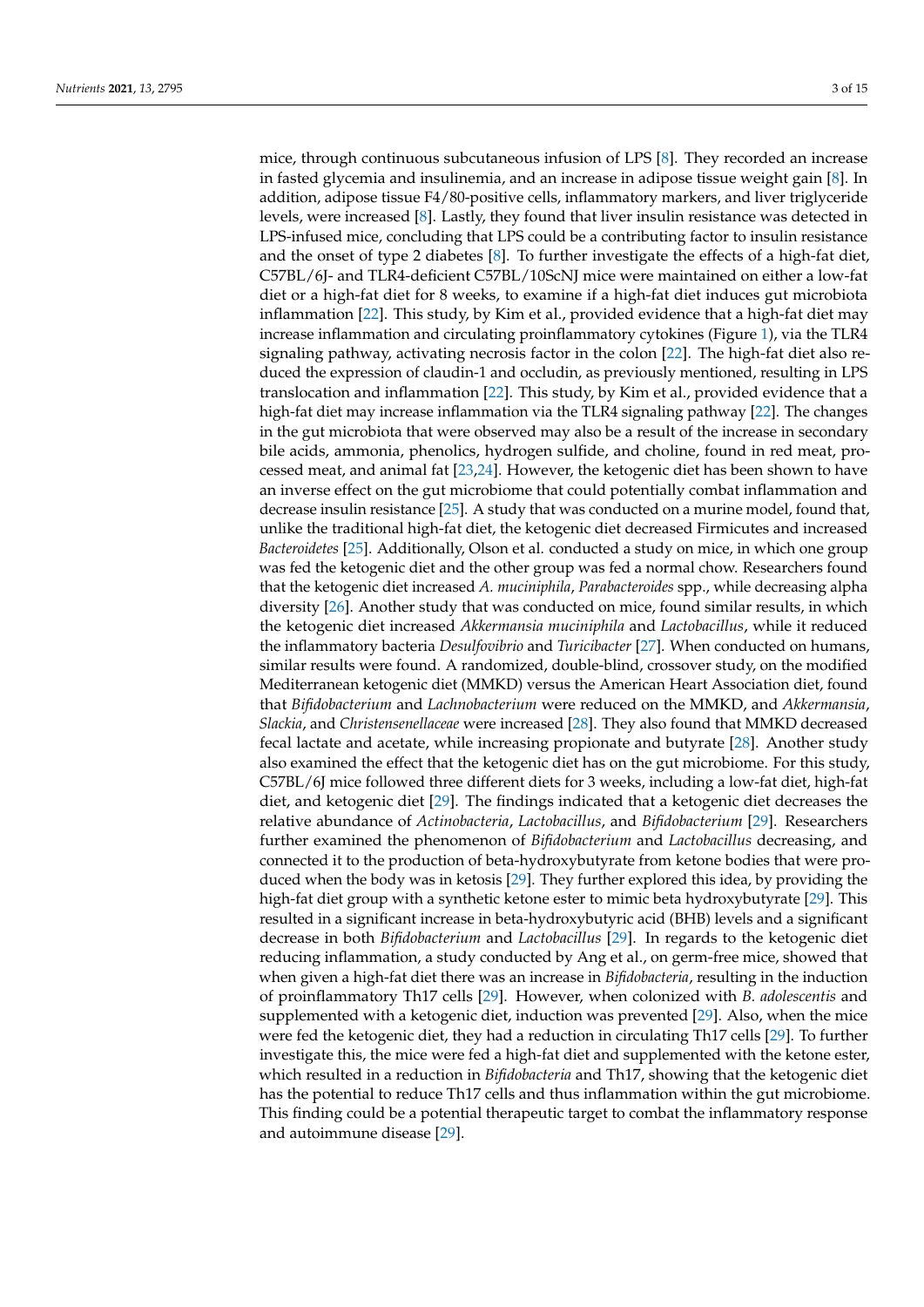<span id="page-3-0"></span>

**Figure 1.** A traditional "Western diet" that is high in fat, high in processed sugar, and low in fiber **Figure 1.** A traditional "Western diet" that is high in fat, high in processed sugar, and low in fiber results in an increase in Firmicutes, Proteobacteria, Mollicutes, Bacteroides spp., Alistipes spp., and Bilophila spp., Enterobacteriaceae, Escherichia, Klebsiella, and Shigella while decreasing the beneficial bacteria Bacteroidetes, Prevotella, Lactobacillus spp., Roseburia spp., E. Rectale, Bacillus bifidus and *Enterococcus* resulting in a reduction in SCFA production. It also increases LPS, TMAO, and inflammatory cytokines increasing risk for nutrition-related chronic diseases, obesity, and type II diabetes. ence to a plant-based diet to a plant-based diet that is rich in whole grains  $\frac{1}{2}$  and  $\frac{1}{2}$  and  $\frac{1}{2}$  and  $\frac{1}{2}$  and  $\frac{1}{2}$  and  $\frac{1}{2}$  and  $\frac{1}{2}$  and  $\frac{1}{2}$  and  $\frac{1}{2}$  and  $\frac{1}{2}$  and  $\frac{$ Adherence to a plant-based diet that is rich in whole grains, fruits, and vegetables had inverse effects in LPS, TMAO, TMAO, TMAO, TMAO, TMAO, TMAO, TMAO, TMAO, TMAO, TMAO, TMAO, TMAO, TMAO, TMAO, TMAO, TMAO, TMAO, TMAO, T on the bacterial composition. It reduced opportunistic bacteria resulting in a reduction in LPS, TMAO, and inflammatory cytokines. It also increased the production of SCFAs, reducing inflammation and risk for obesity and type II diabetes.

Decreased risk of nutrition related

chronic disease

# **4. Effect of Plant-Based Diet on Gut Microbiome 4. Effect of Plant-Based Diet on Gut Microbiome**

Increased risk of nutrition related

chronic disease

There are the following three enterotypes that are prominent in the human microbiome: ome: *Bacteroides*, *Ruminococcus*, and *Prevotella* [5]. However, some other studies have indi-*Bacteroides*, *Ruminococcus*, and *Prevotella* [\[5\]](#page-10-4). However, some other studies have indicated that enterotype distribution may be continuous, rather than discrete [\[30\]](#page-11-12). There has been a significant amount of research, over the past decade, regarding how different diets affect enterotype distribution within the host's gut microbiome [\[31\]](#page-11-13). Research indicates that high levels of *Prevotella* species are linked to plant-based dietary habits [\[32–](#page-11-14)[34\]](#page-11-15). To further the research, a study that was conducted on children from Burkina Faso and Italy, examined the effect that diet has on bacterial composition [\[35\]](#page-11-16). The European children consumed a diet that was similar to that of the Western diet, being low in fiber, while the Burkina Faso children (African children) had a diet that was rich in fiber and resistant starch  $[35]$ . Researchers found that the Burkina Faso children had a microbiome that was enriched with *Bacteroidetes*, and genus *Prevotella* and *Xylanibacter*, while being depleted of Firmicutes [\[35\]](#page-11-16). The African children also had significantly more SCFA production when compared to the European children [\[35\]](#page-11-16). An animal study, using MiR-146a-deficient mice, examined the impact that a plant-based diet that is rich in miR-146a would have on [the](#page-11-17) microbial communities [36]. This study showed that the microbiome of the mice fed the plant-based diet was significantly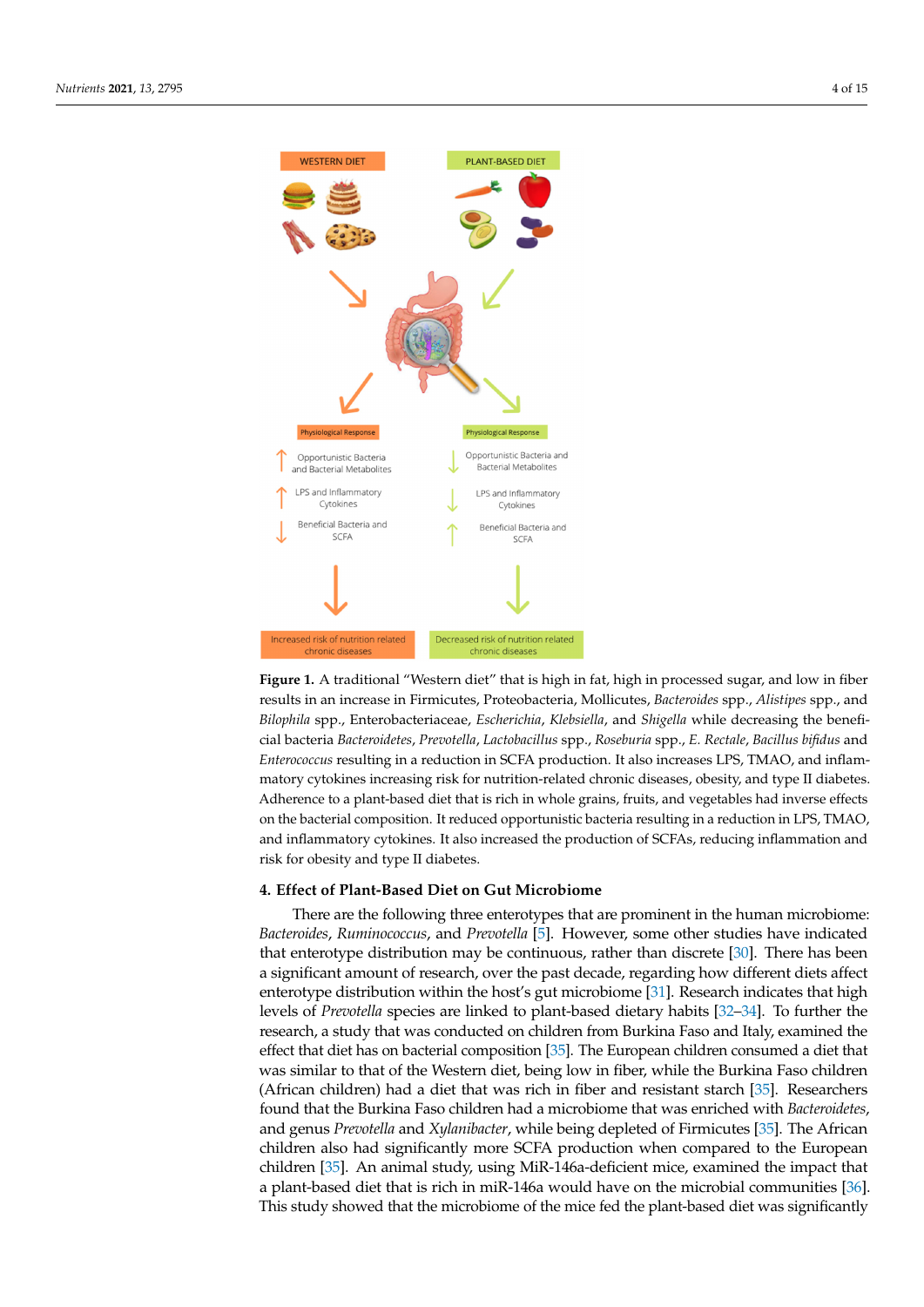different from the microbiome of the mice fed the control diet, allowing the researchers to conclude that an increase in dietary fiber results in a shift of microbial communities [\[36\]](#page-11-17). For the mice consuming the plant-based diet, they found that when the mice switched from a chow diet to a plant-based diet, there was a significant increase in *Bacteroides* and *Alloprevotella*, and a decrease in Porphyromonadaceae and Erysipelotrichaceae [\[36\]](#page-11-17). To further the idea of a high-fiber diet altering the bacterial composition, a human diet intervention study was conducted, to examine the bacterial composition based on what the participants reported as their typical diet [\[31\]](#page-11-13). Ninety-eight subjects, who identified as vegetarian, showed enrichment of *Prevotella*, while those who consumed a typical Western diet had a microbiome environment that was enriched with *Bacteroides* [\[31\]](#page-11-13). Researchers also noted that when ten of the subjects switched diets, their microbiome composition was altered within 24 h of consumption of the other diet [\[31](#page-11-13)[,32\]](#page-11-14). A similar study showed results that aligned; however, it was completed with Thai subjects [\[37\]](#page-11-18). They also found that the vegetarian subjects had microbiomes that were enriched with *Prevotella* when compared to non-vegetarians [\[37\]](#page-11-18). A confounding study that compared the bacterial DNA from the fecal samples of 20 vegans, 11 lacto-vegetarians, and 29 omnivores, found that there is in fact an association that exists between diet type and bacterial composition, but in this study, both the vegetarian and vegan groups were associated with a higher ratio of *Bacteroides*-to-*Prevotella* when compared to the omnivore group [\[38\]](#page-11-19). Low-fat, high-fiber diets have the ability to alter the microbial intestinal composition in a positive manner, by shifting the microbiome environment towards the beneficial bacteria *Prevotella* and *Bacteroides*, while shifting away from Firmicutes (Figure [1\)](#page-3-0) [\[38\]](#page-11-19).

## **5. Effect of Mediterranean Diet on Gut Microbiota**

The Mediterranean diet is plant focused, high in fiber and omega-3 fatty acids, and low in animal protein and saturated fat. It has been shown that adherence to this diet was found to be associated with increased levels of SCFA, *Prevotella*, and fiber-degrading Firmicutes [\[39\]](#page-11-20). In this specific study, researchers also found that the ratio of *Prevotella*to-*Bacteroides* was greater in those who adhere to the Mediterranean diet, indicating that a diet that is high in natural fiber and resistant starch positively alters the bacterial composition of human subjects [\[39\]](#page-11-20). Additionally, a similar study was conducted, utilizing a food frequency questionnaire and a microbiota composition analysis. Upon completion, it was found that low adherence to the diet resulted in a higher Firmicutes-to-*Bacteroidetes* ratio [\[40\]](#page-11-21). When the subjects had better adherence to the Mediterranean diet, they had a greater presence of *Bacteroidetes*, higher counts of *Bifidobacteria*, and higher levels of SCFA [\[40\]](#page-11-21). Similarly, Mitsou et al. found that high adherence to the Mediterranean diet correlated with lower *Escherichia coli* counts, a higher *Bifidobacteria*:*E. coli* ratio, increased levels of Candida albicans, and a greater amount of SCFA acetate [\[41\]](#page-11-22). Nagpal et al. conducted a study on mice, to further analyze the gut microbiome after adhering to either the typical Western diet or Mediterranean diet [\[42\]](#page-12-0). The Western diet consisted of lard, beef tallow, butter, egg, cholesterol, casein, lactalbumin, dextrin, high-fructose corn syrup, and sucrose; while the Mediterranean diet was comprised of fish oil, olive oil, fish meal, butter, egg, black and garbanzo bean flour, wheat flour, V-8 juice, fruit puree, and sucrose [\[42\]](#page-12-0). They found that the microbiome of the study participants consuming the Mediterranean diet was significantly more diverse when compared to the microbiome of participants consuming the Western diet [\[42\]](#page-12-0). They also had a higher abundance of *Lactobacillus*, *Clostridium*, *Faecalibacterium*, and *Oscillospira*, and a lower abundance of *Ruminococcus* and *Coprococcus* [\[42\]](#page-12-0). These results are consistent with a human study that was conducted by Pagliai et al., in which they found that, after a 3-month Mediterranean diet intervention, the subjects had a significant change in their gut microbiome composition, and had an abundance of *Enterorhabdus*, *Lachnoclostridium,* and *Parabacteroides*, with increased production of SCFAs [\[42\]](#page-12-0). The diet also resulted in a reduction in the inflammatory cytokines VEGF, MCP-1, IL-17, IP-10, and IL-12 [\[43\]](#page-12-1). Another study that investigated the effects of the Mediterranean diet on inflammatory markers was conducted by Ghosh et al., in which 612 non-frail or pre-frail subjects, across five European countries (UK, France, Netherlands,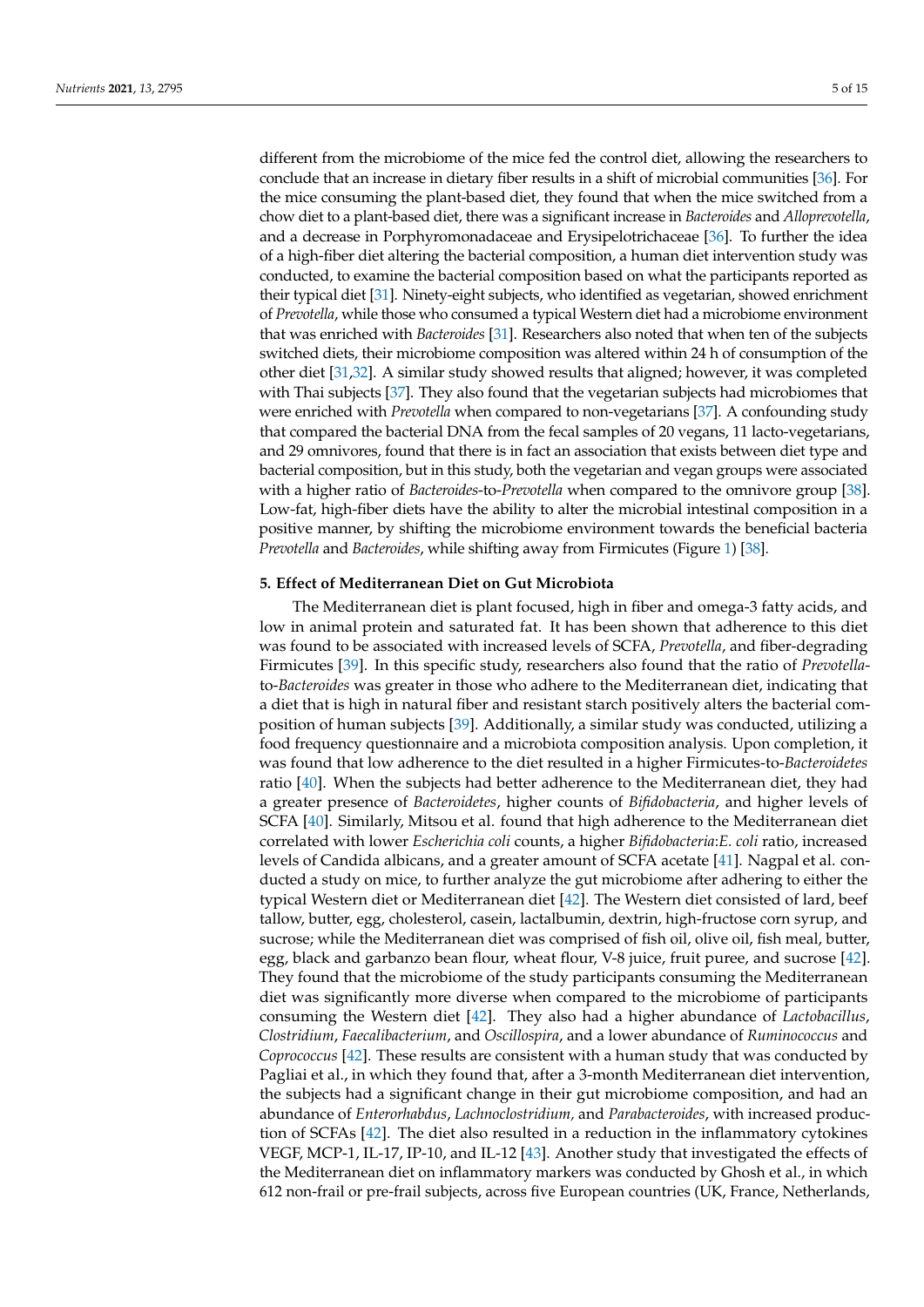Italy, and Poland), were analyzed before and after a 12-month long Mediterranean diet intervention [\[44\]](#page-12-2). Adherence to the diet was negatively associated with the inflammatory markers CRP, IL-17, and IL-2 [\[44\]](#page-12-2). It also resulted in positive levels of anti-inflammatory cytokines IL-10 [\[44\]](#page-12-2). Adherence to the Mediterranean diet had positive health associations, including the production of short-chain fatty acids (SCFAs) and anti-inflammatory properties reducing the risk of chronic inflammatory diseases, such as type II diabetes.

## **6. Fiber and the Gut Microbiome**

## *6.1. Fiber*

Dietary fiber refers to non-digestible carbohydrates and lignin that are intact and intrinsic in plants. Dietary fiber differs in chemical structure, water solubility, viscosity, and fermentability [\[45\]](#page-12-3). Dietary fibers are carbohydrate polymers that contain three or more monomeric units that are resistant to digestive enzymes, and are not hydrolyzed or absorbed in the small intestine [\[46\]](#page-12-4). They are further broken down into the groups soluble fiber and insoluble fiber. Soluble fibers have been of much interest, due to them being metabolized by the gut bacteria and producing short-chain fatty acids (SCFA) [\[46\]](#page-12-4). The bacterial species that are the most respondent to dietary fiber are those who belong to Firmicutes and Actinobacteria [\[46\]](#page-12-4). Over the past few decades, there has been much discussion about plant food components and their influence on disease; however, more recently, they are discovering their effects on the gut microbiota. A meta-analysis showed that dietary fiber intervention, particularly involving fructans and galacto-oligosaccharides, results in a higher abundance of *Bifidobacterium* and *Lactobacillus* spp., but does not change the α-diversity [\[47\]](#page-12-5). High-fiber diets have been linked to an increase in SCFA production within the gut  $[48,49]$  $[48,49]$ . A recent review further examined this idea of dietary fiber and SCFA production. Dietary fibers escape digestion and are metabolized by the bacterial flora within the gut microbiome, producing the SCFAs [\[46](#page-12-4)[,50\]](#page-12-8). When dietary fiber was in short supply, SCFA production was reduced [\[46](#page-12-4)[,50\]](#page-12-8). Not only is SCFA production reduced when fiber intake is low, but it also causes the gut microbiota to utilize less-favorable substrates, such as amino acids and host mucins, for energy [\[46,](#page-12-4)[50\]](#page-12-8). A specific study that consisted of 178 elderly individuals, who consumed either a low-fiber diet or a highfiber diet, found that the high-fiber diet group had a higher proportion of SCFA butyrate, acetate, and propionate compared to those who were fed low-fiber diets [\[48\]](#page-12-6). Similarly, in a randomized controlled trial, where one group was given a high-fiber diet with probiotics and the other group received a control diet, they found that there was an increase in SCFA production in the high-fiber group, specifically acetate and butyrate [\[48\]](#page-12-6). Another randomized-controlled pilot study, of 29 overweight and obese volunteers, investigated the effects of eating fiber- and phytochemical-rich, stabilized rice bran or cooked navy bean powder on the gut microbiota [\[51\]](#page-12-9). The subjects who received the rice bran had a significant decrease in the Firmicutes-to-*Bacteroidetes* ratio [\[51\]](#page-12-9). They also had a significant increase in the SCFAs propionate and acetate [\[51\]](#page-12-9). Kaczmarek et al. conducted a study on broccoli consumption, to examine the effect of fiber on the gut [\[52\]](#page-12-10). Researchers found that broccoli consumption decreased the relative abundance of Firmicutes by 9% compared to the control, increased the relative abundance of *Bacteroidetes* by 10% compared to the control, and increased *Bacteroides* by 8% relative to the control [\[52\]](#page-12-10). An increase in fiber increases SCFA production, which reduces inflammation [\[53\]](#page-12-11). A specific study that further examined this idea was conducted by Kopf et al. The purpose of this study was to determine the impact of increasing the intake of either whole grains or fruits and vegetables on inflammatory markers and gut microbiota composition [\[53\]](#page-12-11). It was a randomized, parallel feeding trial, involving overweight or obese subjects with low intakes of whole grains and fruits and vegetables [\[53\]](#page-12-11). The subjects were randomized into the following three groups: whole grain, fruit/vegetable, or a control group, which consumed a diet that consisted of refined grains [\[53\]](#page-12-11). Inflammatory markers were measured and a stool analysis was collected, to analyze the microbiota composition [\[53\]](#page-12-11). They found a significant decrease in LPS for both the whole-grain diet group and the fruit/vegetable-diet group [\[53\]](#page-12-11). The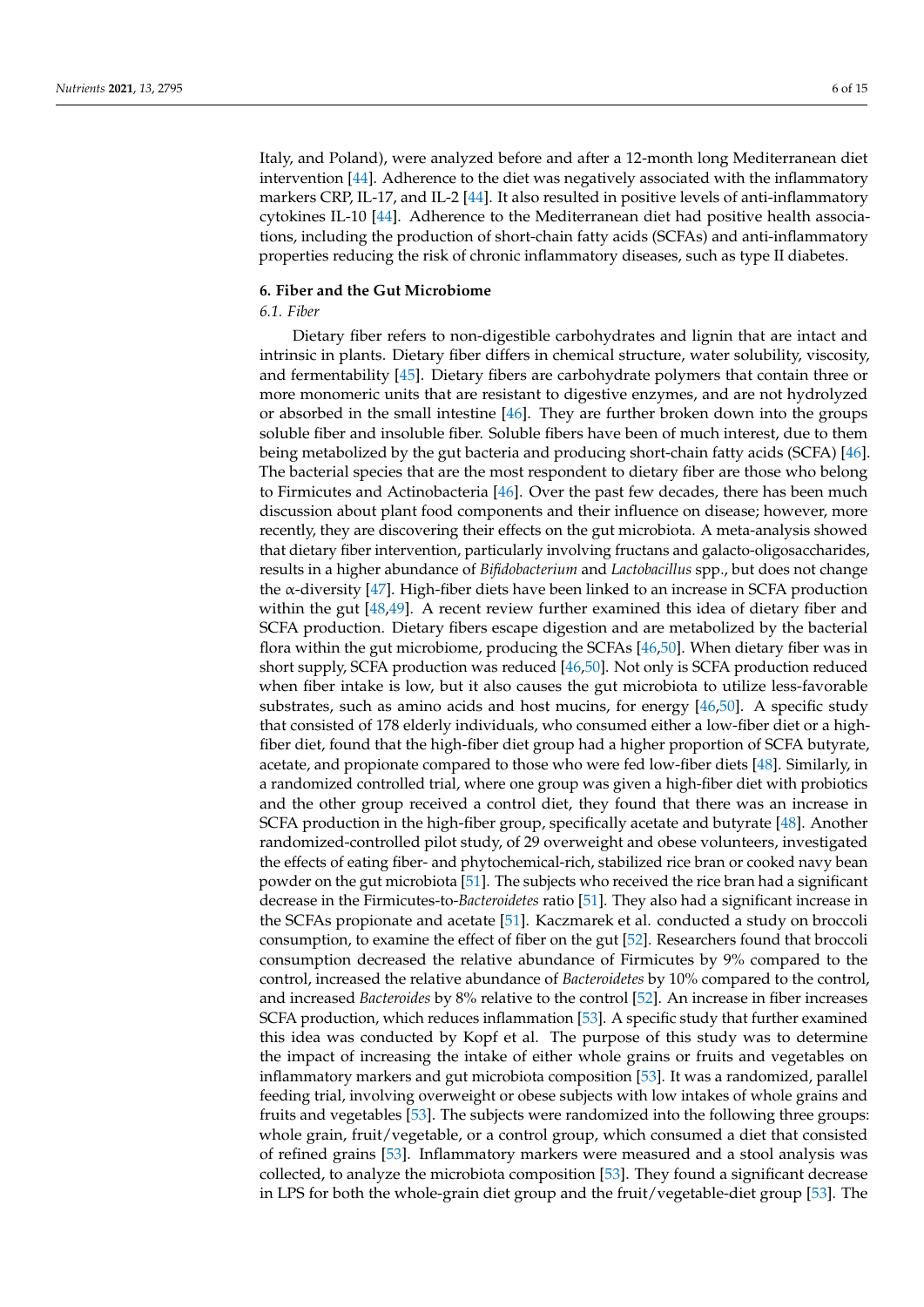fruit/vegetable diet resulted in a significant change in IL-6, and the whole-grain diet resulted in a significant decrease in TNF [\[53\]](#page-12-11). Another study that examined inflammatory markers within the gut was conducted by Jang et al., where the subjects were treated with doenjang, a soybean paste that is high in fiber and antioxidants [\[54\]](#page-12-12). They found that, similarly to the whole-grain diet in the previous study, it significantly decreased LPS and TNF [\[54\]](#page-12-12).

## *6.2. Prebiotic Inulin*

Another commonly examined food component is prebiotic inulin. A study that was conducted by Birkeland et al., in May 2020, examined the effect that prebiotic inulin-type fructans had on the fecal bacteria and SCFA production in patients with type II diabetes, and found that treatment with the inulin-type fructans resulted in moderate changes in the microbial composition of type II diabetics, with the bifidogenic effect being most prominent on *Bifidobacterium adolescentis* [\[55\]](#page-12-13). In addition, the test subjects who were given the inulin-type fructan, had significantly higher SCFA acetic acid and propionic acid [\[55\]](#page-12-13). Another recent double-blind, placebo-controlled, crossover study, with 32 adults, examined the prebiotic action of inulin [\[56\]](#page-12-14). In this study, over a period of 3 weeks, two groups consumed 10 g/day of either very-long-chain inulin that was extracted from globe artichoke, or a placebo that was composed of maltodextrin [\[56\]](#page-12-14). They found that the very-long-chain inulin consumers had greater bifidogenesis, increased lactobacilli, and a decreased *Bacteroides–Prevotella* ratio [\[56\]](#page-12-14). Kleessen et al. conducted another double-blind, randomized, placebo-controlled study, in which 15 volunteers either consumed vegetable snack bars that had 7.7 g inulin (sourced from either Jerusalem artichoke, chicory, or cereal), or a placebo [\[57\]](#page-12-15). Consuming the inulin resulted in a bifidogenic effect that was similar to the results from the previously mentioned study [\[54\]](#page-12-12). It also showed a significant reduction in the *Bacteroides–Prevotella* ratio, which was consistent with the results from previous studies [\[57\]](#page-12-15). To further investigate this, another randomized, controlled, double-blind crossover study, by Birkeland et al., found that supplementation of inulin-type fructan resulted in a significant increase in bifidogenesis and total SCFA production, specifically acetic and propionic acid [\[55\]](#page-12-13).

#### *6.3. Resistant Starch*

Resistant starch has long been an established food component that has received considerable attention for positively impacting the gut microbiota. A seminal study that was conducted on the intestinal flora of rats, in 1997, examined the long-term effects of a diet that was supplemented with resistant starch 1 (RS1 from native potato starch), or supplemented with resistant starch 2 (RS2 from modified potato starch) [\[58\]](#page-12-16). Both the RS1 and RS2-fed rats had an increase in *Bifidobacterium* spp. [\[58\]](#page-12-16). The RS2 group, however, also had an enhanced composition of lactobacilli, streptococci, and Enterobacteriaceae [\[58\]](#page-12-16). They also found the production of SCFA to be increased in both the groups when compared with the control group [\[58\]](#page-12-16). A similarly conducted study on rats given resistant potato starch, found results that were consistent with previous studies; in particular, there was an enhancement in SCFA butyrate production [\[59\]](#page-12-17). To further examine this, a human study, conducted in 2010, assessed the SCFA levels in subjects who were supplemented with a low-fiber control diet or a diet that was composed of 30 g wheat bran fiber, RS2, or RS3 [\[60\]](#page-12-18). They discovered that, similarly to the results from previous studies that were conducted on rats, the butyrate-to-SCFA ratio was significantly increased by the resistant starch diet [\[60\]](#page-12-18). Another randomized, crossover trial, examining diet interventions on 46 human volunteers, was conducted by Abell et al., in 2008 [\[61\]](#page-12-19). One group was given a diet that was high in RS2 and the other group was given a diet that was low in RS2 [\[61\]](#page-12-19). Researchers found that the RS2-diet group had a microbiota that was enriched in *Ruminococcus bromii*, *F. prausnitzii*, and *E. rectale* [\[61\]](#page-12-19). They also found that *E. rectale* was positively correlated with the production of SCFAs, mainly butyrate [\[61\]](#page-12-19). Similarly, another placebo-controlled,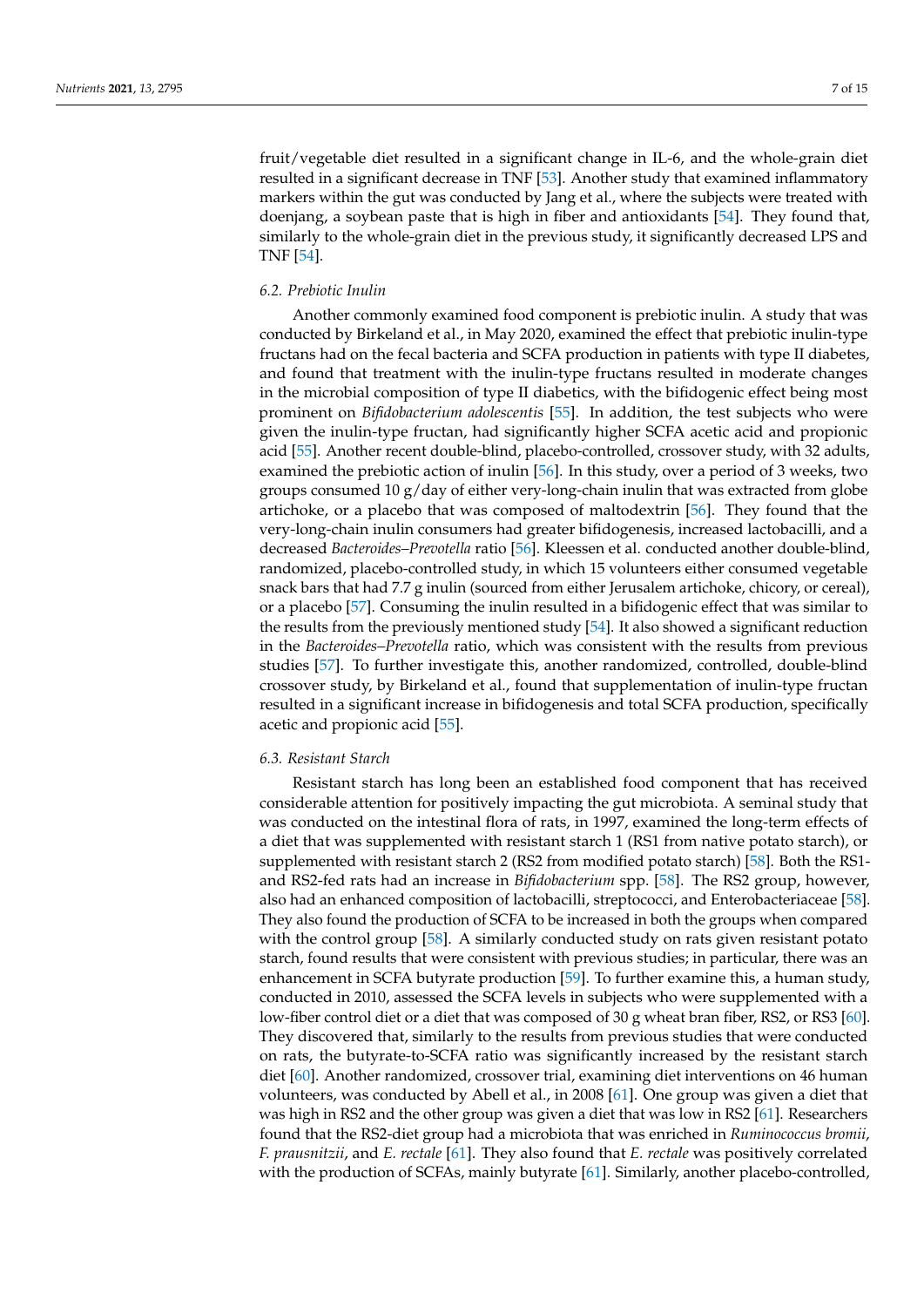double-blind crossover trial that examined the effect of RS2 on the composition of the gut microbiota, found that RS2 significantly increased *R. bromii* and *E. rectale* [\[61\]](#page-12-19).

## **7. Phytochemicals and Their Effect on the Gut Microbiome**

#### *7.1. Polyphenols*

Polyphenols have been popularized in discussion, especially for the anti-cancer properties that they possess; however, recently they have been shown to have positive effects on the gut microbiome. An example of this research is a study in which the subjects consumed a wild blueberry powder drink for six weeks, to examine the polyphenol effect of blueberries on the gut [\[62\]](#page-12-20). The subjects who adhered to the consumption of the drink for six weeks had an increase in *Bifidobacterium* and *Lactobacillus* [\[62\]](#page-12-20). A similar study, by Queipo-Ortuño et al., examined the influence that red wine polyphenols have on the gut microbiota [\[63\]](#page-12-21). Researchers found similar results, in that the consumption of the red wine was associated with an increase in *Bifidobacteria* [\[63\]](#page-12-21). They also found that there was an increase in the beneficial bacteria *Bacteroides* and *Prevotella* [\[63\]](#page-12-21). Another randomized, crossover, controlled intervention study, conducted on obese and metabolic syndrome subjects, was conducted to further examine polyphenol's role in the gut microbiome [\[64\]](#page-12-22). The subjects consumed red wine and dealcoholized red wine, over a 30-day period for each [\[64\]](#page-12-22). In the metabolic syndrome patients, red wine polyphenols significantly increased the number of fecal *Bifidobacteria*, *Lactobacillus*, *Faecalibacterium prausnitzii*, and *Roseburia* [\[64\]](#page-12-22). They also resulted in less production of the Gram-negative bacteria *Escherichia coli* and *Enterobacter cloacae* [\[64\]](#page-12-22). A similar study found consistent results, in which *Bifidobacterium* and *Prevotella* amounts were significantly increased by red wine, and correlated negatively with LPS concentrations [\[65\]](#page-13-0). In another study, after the red wine consumption period, there was an increase observed in *Enterococcus*, *Prevotella*, *Bacteroides*, *Bifidobacterium*, *rectale* group, *B. uniformis*, and *Eggerthella* species group [\[66\]](#page-13-1).

#### *7.2. Flavonoid*

Flavonoids are present in fruits, vegetables, legumes, nuts, and seeds. Flavonoids and their metabolites have been shown to exhibit positive gut-modulating properties, specifically on SCFA production and LPS reduction. A recent study examined the effects of proanthocyanin on the gut flora [\[67\]](#page-13-2). Researchers found that the proanthocyanin-rich extract from grape seeds significantly increased *Bifidobacterium* spp., while decreasing Enterobacteriaceae [\[67\]](#page-13-2). This is also consistent with another study that found that flavonoids increase *Bifidobacterium* and *Lactobacillus* [\[68\]](#page-13-3). Utilizing batch culture fermentation, Molan et al. found consistent results with the above study, in which anthocyanins significantly enhanced *Lactobacillus*, *Enterococcus* spp., and *Bifidobacterium* spp. [\[68\]](#page-13-3). Another batch culture fermentation study, conducted by Hidalgo et al., found that flavanol-3-ol monomers promoted the growth of *Clostridium coccoides–eubacterium rectale*, which has the potential to produce large amounts of the SCFA butyrate [\[69\]](#page-13-4). Also, the monomer (+)− catechin increases the growth of *Lactobacillus–enterococcus* spp., *Bifidobacterium* spp., and *Escherichia coli* [\[69\]](#page-13-4). Interestingly, a study that was conducted to examine the effects of flavonoids on insulin resistance, found that the subjects who consumed a flavonoid-rich cranberry extract had a reduction in inflammation, by modulating the specific bacteria *Akkermansia muciniphila* [\[70\]](#page-13-5). To advance the idea of flavonoids reducing inflammation, other studies were examined. A study that was conducted on human subjects, who were given polyphenol-rich mango, found a reduction in endotoxin LPS, and an increased production of SCFA [\[71\]](#page-13-6). A similar study, where subjects consumed pomegranate extract containing both flavonoids and polyphenols, for 3 weeks, also found there to be a reduction in LPS, by modulating *Faecalibacterium*, *Odoribacter*, and *Parvimonas* [\[72\]](#page-13-7).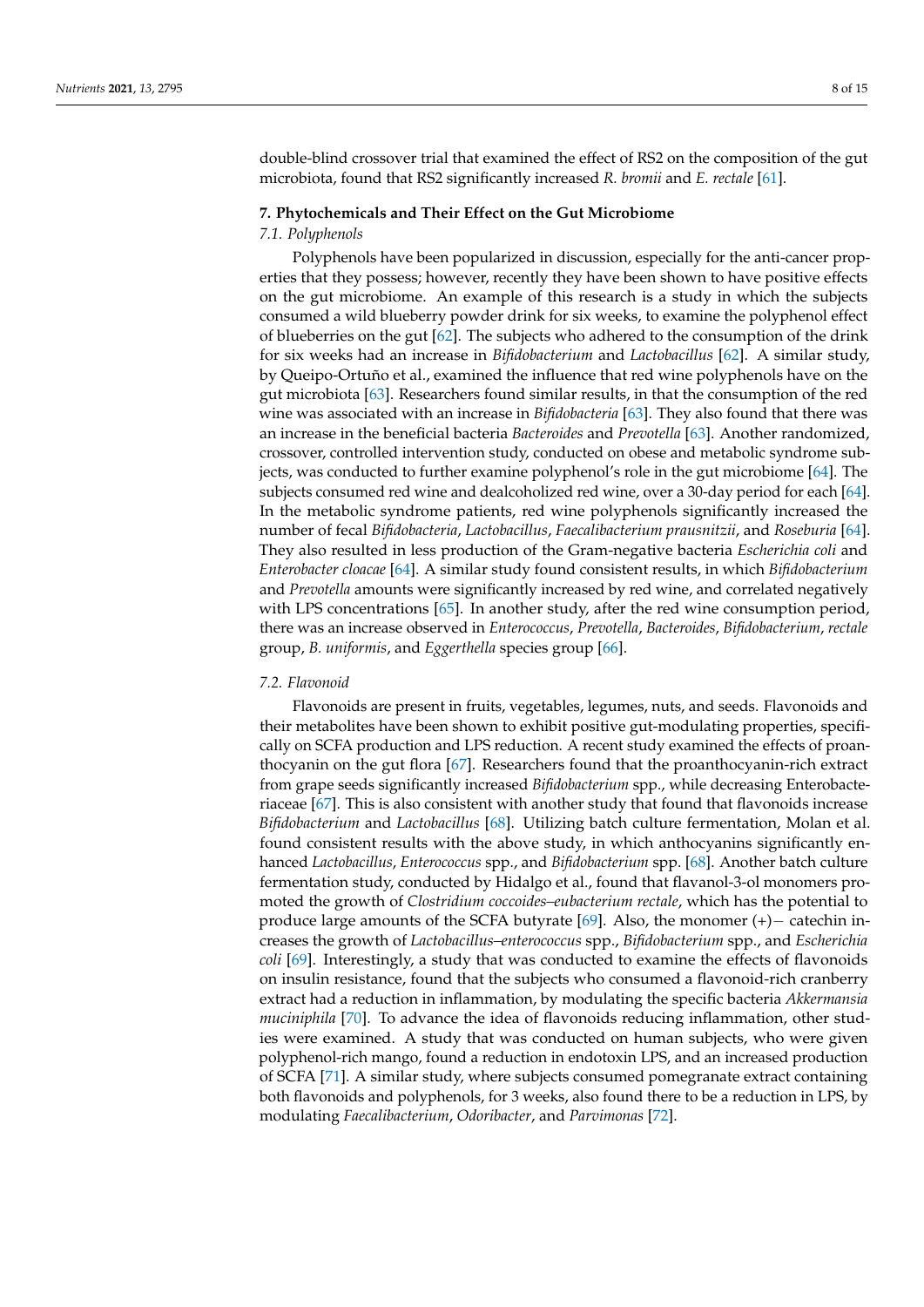## **8. Bacterial Metabolites Effect on Inflammation and Metabolic Endotoxemia**

#### *8.1. Short-Chain Fatty Acids (SCFA)*

SCFA are bacterial metabolites derived as a result of fermentation of dietary fibers by bacterial flora within the gut microbiome [\[50\]](#page-12-8). It has been established that dietary fiber promotes weight loss and an improvement in glycemic control; however, several recent studies have been conducted, to examine the relationship between dietary fiber fermentation, the production of SCFA, and improved metabolism [\[50\]](#page-12-8). There has also been significant research on low-grade inflammation potentially causing insulin resistance and type II diabetes. More recently, there has been research on the effects that SCFA have on the gut microbiome, and their role in reducing inflammation, improving insulin resistance, and promoting satiety [\[50\]](#page-12-8). A study that was conducted by Chambers et al., in 2015, found that when human subjects were given an inulin propionate ester, they had a significant increase in postprandial GLP-1 and PYY, and reduced calorie intake [\[73\]](#page-13-8). When given long term, it resulted in a significant reduction in weight [\[73\]](#page-13-8). Similarly, PYY and GLP-1 were increased by intravenous perfusions of acetate [\[74\]](#page-13-9). Metabolic endotoxemia may result from chronic low-grade inflammation [\[75\]](#page-13-10). The balance between Treg lymphocytes, which have anti-inflammatory properties, and Th17 cells, which are pro-inflammatory, is vital for a proper inflammatory response. This is prominently modulated by the gut microbiota, specifically by SCFA [\[75\]](#page-13-10). SCFA lead to increased levels of both IL-10 and Treg cells, resulting in inflammation reduction [\[76\]](#page-13-11). IL-10 is released following the recognition of polysaccharide A by plasma dendritic cells [\[77\]](#page-13-12). Polysaccharide A is produced by the SCFA Bacteroidales, Erysipelotrichales, Clostridiales, and Bacillales [\[77\]](#page-13-12). SCFA also exhibit anti-inflammatory effects through inhibiting NF-B, by binding to the Gprotein-coupled receptors 43 and 41 (GPR43 and GPR41) [\[78\]](#page-13-13). This interaction promotes downstream signaling and helps to regulate hypoxia-inducible factors, promoting intestinal integrity, and prevents the translocation of LPS combating inflammation [\[79\]](#page-13-14). Additionally, SCFA promote the activation of histone acetyltransferase and the inhibition of histone deacetylase enzymes, promoting anti-inflammatory phenotypes in the gut microbiome [\[80\]](#page-13-15). Not only do they inhibit NF-B, resulting in decreased inflammation, they also engage in the epigenetic regulation of inflammation, through free fatty acid receptors (FFARs) [\[81\]](#page-13-16). In terms of insulin sensitivity, SCFA, more recently, have been found to have a positive effect on glucose homeostasis [\[82,](#page-13-17)[83\]](#page-13-18). A recent study, conducted on FFAR2- or FFAR3-deficient mice, found that the mice had low levels of circulating GLP-1 and impaired glucose tolerance, mainly due to the idea that GLP-1 promotes insulin sensitivity and satiety [\[82](#page-13-17)[,83\]](#page-13-18). This study also found that SCFA had the ability to inhibit insulin-stimulated lipid accumulation in adipocytes, via FFAR2 signaling, allowing them to conclude that SCFA play a vital role in glucose homeostasis [\[82](#page-13-17)[,83\]](#page-13-18). Additionally, acetate, propionate, and butyrate have been recognized as ligands of FFAR2 and FFAR3 [\[84](#page-13-19)[,85\]](#page-13-20). The activation of FFAR2 in adipocytes causes the release of leptin and the secretion of peptide YY (PYY) [\[84](#page-13-19)[,85\]](#page-13-20). A similar study that was conducted on overweight women, who were infused with SCFA acetate, found results that were consistent with previous studies [\[74\]](#page-13-9). Researchers also found that SCFA play a role in modulating satiety [\[74\]](#page-13-9). They advanced this hypothesis by analyzing GLP-1 and PYY, and found that when infused with acetate, there was an increase in the levels of both proteins in circulation, resulting in reduced appetite [\[74\]](#page-13-9). Acetate, along with propionate and butyrate, has also been shown, in multiple studies, to regulate hepatic lipid and glucose homeostasis [\[86](#page-14-0)[,87\]](#page-14-1). Not only do SCFA play a role in glucose homeostasis in the liver, but also in the intestines [\[88\]](#page-14-2). Butyrate and propionate have been shown to induce intestinal gluconeogenesis, improving both peripheral glucose production and insulin sensitivity [\[88\]](#page-14-2). SCFA play a vital role in reducing intestinal inflammation and promoting glucose homeostasis; however, further research on human subjects needs to be conducted to confirm their role.

## *8.2. Bile Acids*

Bile acids (BA) are secreted into the gut lumen, in the presence of fat [\[88\]](#page-14-2). There are two main types of primary bile acids, including (1) cholic acid and (2) chenodeoxycholic acid [\[88\]](#page-14-2). Primary bile acids are transformed by the gut microbiota, and they interact with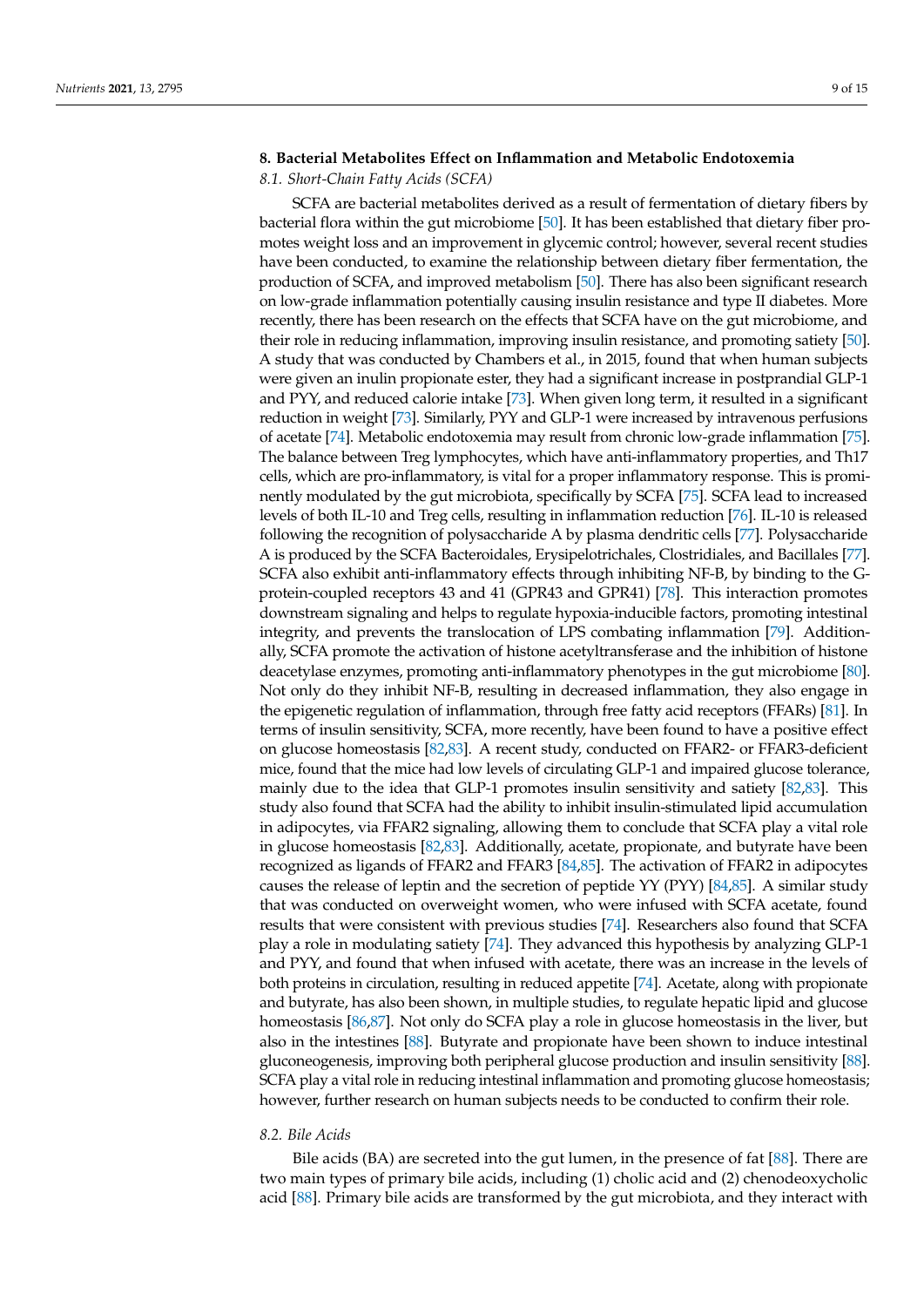farnesoid X receptor (FXR) and the G-protein-coupled bile acid receptor 1/TGR-5 [\[89\]](#page-14-3). Bile acids have metabolic effects, through farnesoid X receptor (FXR) and Takeda-G-proteinreceptor-5 (TGR5) [\[90\]](#page-14-4). The activation of FXR and TGR5 promotes glycogen synthesis and insulin sensitivity in the liver, increases insulin secretion by the pancreas, and mediates satiety in the brain [\[89\]](#page-14-3). The regular consumption of animal fat promotes the production of taurocholic acid (TCA) [\[90\]](#page-14-4). TCA favors *Bilophila wadsworthia*, which is known to increase intestinal permeability, resulting in bacterial translocation [\[90\]](#page-14-4). This alteration in the microbiome could result in the impairment of bile acid absorption [\[90\]](#page-14-4). As a result, FXR and FGF19 expressions are decreased, causing an imbalance of BA [\[90\]](#page-14-4). The imbalance of BA plays a role in low-grade chronic intestinal inflammation [\[90\]](#page-14-4).

## *8.3. Tryptophan*

Indole derivatives and tryptamine have vital roles in the homeostasis of epithelial and immune cells in the gut [\[91\]](#page-14-5). These compounds are formed through tryptophan metabolism within the gut microbiome [\[91\]](#page-14-5). These metabolites have the potential to promote Th17 reprogramming to Treg cells, resulting in a decrease in inflammation [\[92\]](#page-14-6). However, when the host has an alteration in the gut bacterial composition, likely due to diet, it could cause a defect in the production of the aryl hydrocarbon receptor ligand indole-3-propionic acid [\[91\]](#page-14-5). The defect of this ligand leads to a decrease in the secretion of GLP-1 and IL-22, causing a break in intestinal permeability, resulting in LPS translocation and thus inflammation [\[90\]](#page-14-4).

## *8.4. Trimethylamine (Tma/Tmao)*

The typical Western diet is composed of a high consumption of red and processed meat, containing high levels of carnitine and choline, both of which are precursors for the gut bacteria to produce trimethylamine (TMA) [\[93\]](#page-14-7). TMA, created mainly by the gut bacteria Firmicutes and proteobacteria, is transported to the liver, to be converted into trimethylamine N-oxide (TMAO) from the enzyme flavin-containing monooxygenase 3 (FMO3) [\[93\]](#page-14-7). TMAO has been linked to inflammation and is shown to be associated with type II diabetes and obesity [\[94\]](#page-14-8). A study, conducted by Schugar et al., further investigated the relationship of the fasting plasma levels of choline or TMAO with type II diabetes risk, in two independent cohorts [\[94\]](#page-14-8). They found that the plasma concentrations of TMAO were significantly increased in the subjects who had type II diabetes [\[94\]](#page-14-8). In addition, they examined obesity-related traits and circulating TMAO levels in mice who were fed an obesogenic high-fat/high-sucrose diet, similar to that of the Western diet [\[94\]](#page-14-8). In regards to this study, researchers found that the plasma levels of TMAO were positively associated with fat mass and body weight [\[94\]](#page-14-8). To advance this idea, they wanted to determine if the expression of FMO3 was expressed in a different manner for obese and overweight individuals. Utilizing a random sample of 770 subjects, they found that FMO3 was positively correlated with BMI and waist-to-hip ratio [\[94\]](#page-14-8). They also found that it was negatively correlated with insulin sensitivity [\[94\]](#page-14-8). High-fat diets change the composition of the gut microbiome, increasing the relative proportion of Firmicutes, which are TMA-producing organisms, and further increasing systemic inflammation and insulin resistance [\[95\]](#page-14-9).

## **9. What's Next**

Over the past decade, there has been extensive research about the association between body mass index, bacterial composition, diet, and their influence in chronic disease. Evidence indicates that there is a shift in the beneficial bacteria, *Prevotella* and *Bacteroides*, in the obese population, due to adherence to a high-fat, high-sugar, low-fiber diet. This shift in bacteria, from a poor diet, could lead to metabolic syndrome and type II diabetes, due to chronic low-grade inflammation. *Prevotella*, associated with plant-based diets, has been shown to have the most potent anti-inflammatory effects, followed by *Bacteroides*, which has a lesser effect. The current research provides evidence of the vital role that diet plays in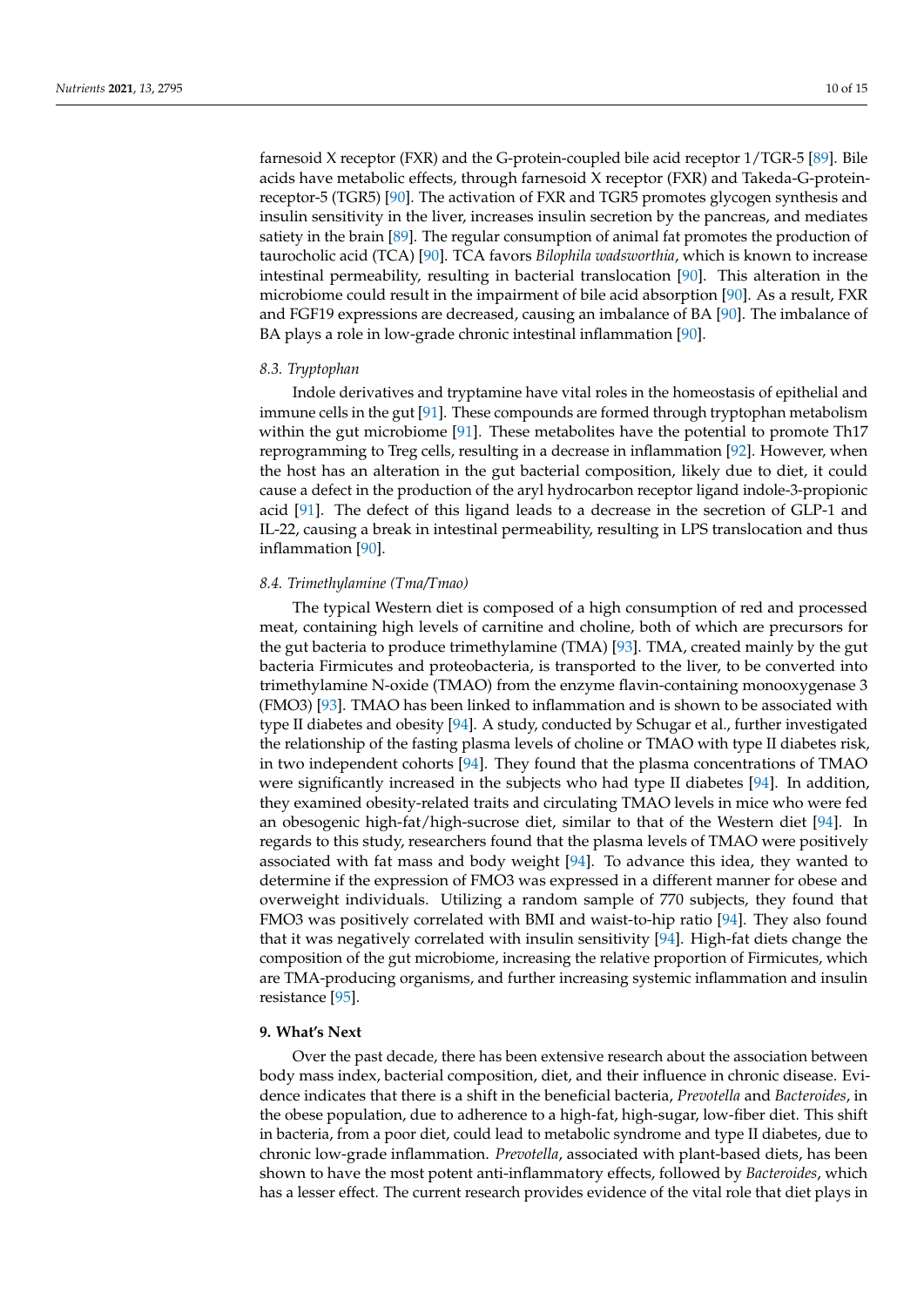the bacterial composition within the gut microbiome (Figure [1\)](#page-3-0). Existing research shows that the adoption of a plant-based diet, as a therapeutic diet intervention, has beneficial effects on the host's microbiome, helping to reduce inflammation, improve insulin sensitivity, and promote optimal energy balance, which could further lead to combating chronic diseases that are associated with low-grade inflammation. Due to the complexity of the human race, further studies need to be conducted to identify and understand how the plant-based diet affects the gut microbiome for all populations.

**Author Contributions:** A.B.: gathered the literature, and drafted the manuscript; E.C.: revised the manuscript; L.H. gathered the literature, revised the manuscript and approved the manuscript for submission. All authors have read and agreed to the published version of the manuscript.

**Funding:** This review paper was not supported by external funding.

**Institutional Review Board Statement:** Not applicable.

**Informed Consent Statement:** Not applicable.

**Data Availability Statement:** Not applicable.

**Conflicts of Interest:** The authors declare no conflict of interest.

#### **References**

- <span id="page-10-0"></span>1. Hales, C.M.; Carroll, M.D.; Fryar, C.D.; Ogden, C.L. *Prevalence of Obesity and Severe Obesity among Adults: United States, 2017–2018*. Available online: <https://www.cdc.gov/nchs/products/databriefs/db360.htm> (accessed on 14 December 2020).
- <span id="page-10-2"></span>2. Center for Disease Control and Prevention. Type 2 Diabetes. 2019. Available online: [https://www.cdc.gov/diabetes/basics/](https://www.cdc.gov/diabetes/basics/type2.html) [type2.html](https://www.cdc.gov/diabetes/basics/type2.html) (accessed on 12 February 2021).
- <span id="page-10-1"></span>3. Baothman, O.A.; Zamzami, M.A.; Taher, I.; Abubaker, J.; Abu-Farha, M. The role of Gut Microbiota in the development of obesity and Diabetes. *Lipids Health Dis.* **2016**, *15*, 108. [\[CrossRef\]](http://doi.org/10.1186/s12944-016-0278-4)
- <span id="page-10-3"></span>4. Ferranti, E.P.; Dunbar, S.B.; Dunlop, A.L.; Corwin, E.J. 20 things you didn't know about the human gut microbiome. *J. Cardiovasc. Nurs.* **2014**, *29*, 479–481. [\[CrossRef\]](http://doi.org/10.1097/JCN.0000000000000166)
- <span id="page-10-4"></span>5. Arumugam, M.; Raes, J.; Pelletier, E.; Le Paslier, D.; Yamada, T.; Mende, D.R.; Fernandes, G.D.R.; Tap, J.; Bruls, T.; Batto, J.M.; et al. Enterotypes of the human gut microbiome. *Nature* **2011**, *473*, 174–180. [\[CrossRef\]](http://doi.org/10.1038/nature09944)
- <span id="page-10-5"></span>6. Turpin, W.; Espin-Garcia, O.; Xu, W.; Silverberg, M.S.; Kevans, D.; Smith, M.I.; Guttman, D.S.; Griffiths, A.; Panaccione, R.; Otley, A.; et al. Association of host genome with intestinal microbial composition in a large healthy cohort. *Nat. Genet.* **2016**, *48*, 1413–1417. [\[CrossRef\]](http://doi.org/10.1038/ng.3693)
- <span id="page-10-6"></span>7. Adak, A.; Khan, M.R. An insight into gut microbiota and its functionalities. *Cell Mol. Life Sci.* **2019**, *76*, 473–493. [\[CrossRef\]](http://doi.org/10.1007/s00018-018-2943-4) [\[PubMed\]](http://www.ncbi.nlm.nih.gov/pubmed/30317530)
- <span id="page-10-7"></span>8. Cani, P.D.; Amar, J.; Iglesias, M.A.; Poggi, M.; Knauf, C.; Bastelica, D.; Neyrinck, A.M.; Fava, F.; Tuohy, K.M.; Chabo, C.; et al. Metabolic endotoxemia initiates obesity and insulin resistance. *Diabetes* **2007**, *56*, 1761–1772. [\[CrossRef\]](http://doi.org/10.2337/db06-1491)
- 9. Erridge, C.; Attina, T.; Spickett, C.M.; Webb, D.J. A high-fat meal induces low-grade endotoxemia: Evidence of a novel mechanism of postprandial inflammation. *Am. J. Clin. Nutr.* **2007**, *86*, 1286–1292. [\[CrossRef\]](http://doi.org/10.1093/ajcn/86.5.1286)
- <span id="page-10-11"></span>10. Ghoshal, S.; Witta, J.; Zhong, J.; de Villiers, W.; Eckhardt, E. Chylomicrons promote intestinal absorption of lipopolysaccharides. *J. Lipid Res.* **2009**, *50*, 90–97. [\[CrossRef\]](http://doi.org/10.1194/jlr.M800156-JLR200) [\[PubMed\]](http://www.ncbi.nlm.nih.gov/pubmed/18815435)
- 11. Karl, J.P.; Margolis, L.; Madslien, E.H.; Murphy, N.E.; Castellani, J.; Gundersen, Y.; Hoke, A.V.; LeVangie, M.W.; Kumar, R.; Chakraborty, N.; et al. Changes in intestinal microbiota composition and metabolism coincide with increased intestinal permeability in young adults under prolonged physiological stress. *Am. J. Physiol. Gastrointest. Liver Physiol.* **2017**, *312*, G559–G571. [\[CrossRef\]](http://doi.org/10.1152/ajpgi.00066.2017) [\[PubMed\]](http://www.ncbi.nlm.nih.gov/pubmed/28336545)
- <span id="page-10-8"></span>12. Singh, R.K.; Chang, H.-W.; Yan, D.; Lee, K.M.; Ucmak, D.; Wong, K.; Abrouk, M.; Farahnik, B.; Nakamura, M.; Zhu, T.H.; et al. Influence of diet on the gut microbiome and implications for human health. *J. Transl. Med.* **2017**, *15*, 73. [\[CrossRef\]](http://doi.org/10.1186/s12967-017-1175-y)
- <span id="page-10-9"></span>13. Zhang, C.; Zhang, M.; Wang, S.; Han, R.; Cao, Y.; Hua, W.; Mao, Y.; Zhang, X.; Pang, X.; Wei, C.; et al. Interactions between gut microbiota, host genetics and diet relevant to development of metabolic syndromes in mice. *ISME J.* **2010**, *4*, 232–241. [\[CrossRef\]](http://doi.org/10.1038/ismej.2009.112)
- <span id="page-10-10"></span>14. Bisanz, J.E.; Upadhyay, V.; Turnbaugh, J.A.; Ly, K.; Turnbaugh, P.J. Meta-Analysis Reveals Reproducible Gut Microbiome Alterations in Response to a High-Fat Diet. *Cell Host Microbe* **2019**, *26*, 265–272.e4. [\[CrossRef\]](http://doi.org/10.1016/j.chom.2019.06.013)
- 15. de Wit, N.; Derrien, M.; Bosch-Vermeulen, H.; Oosterink, E.; Keshtkar, S.; Duval, C.; de Vogal-van den Bosch, J.; Kleerebezem, M.; Müller, M.; van der Meer, R. Saturated fat stimulates obesity and hepatic steatosis and affects gut microbiota composition by an enhanced overflow of dietary fat to the distal intestine. *Am. J. Physiol. Gastrointest. Liver Physiol.* **2012**, *303*, G589–G599. [\[CrossRef\]](http://doi.org/10.1152/ajpgi.00488.2011)
- 16. Singh, R.P.; Abu Halaka, D.; Hayouka, Z.; Tirosh, O. High-Fat Diet Induced Alteration of Mice Microbiota and the Functional Ability to Utilize Fructooligosaccharide for Ethanol Production. *Front. Cell. Infect. Microbiol.* **2020**, *10*, 376. [\[CrossRef\]](http://doi.org/10.3389/fcimb.2020.00376)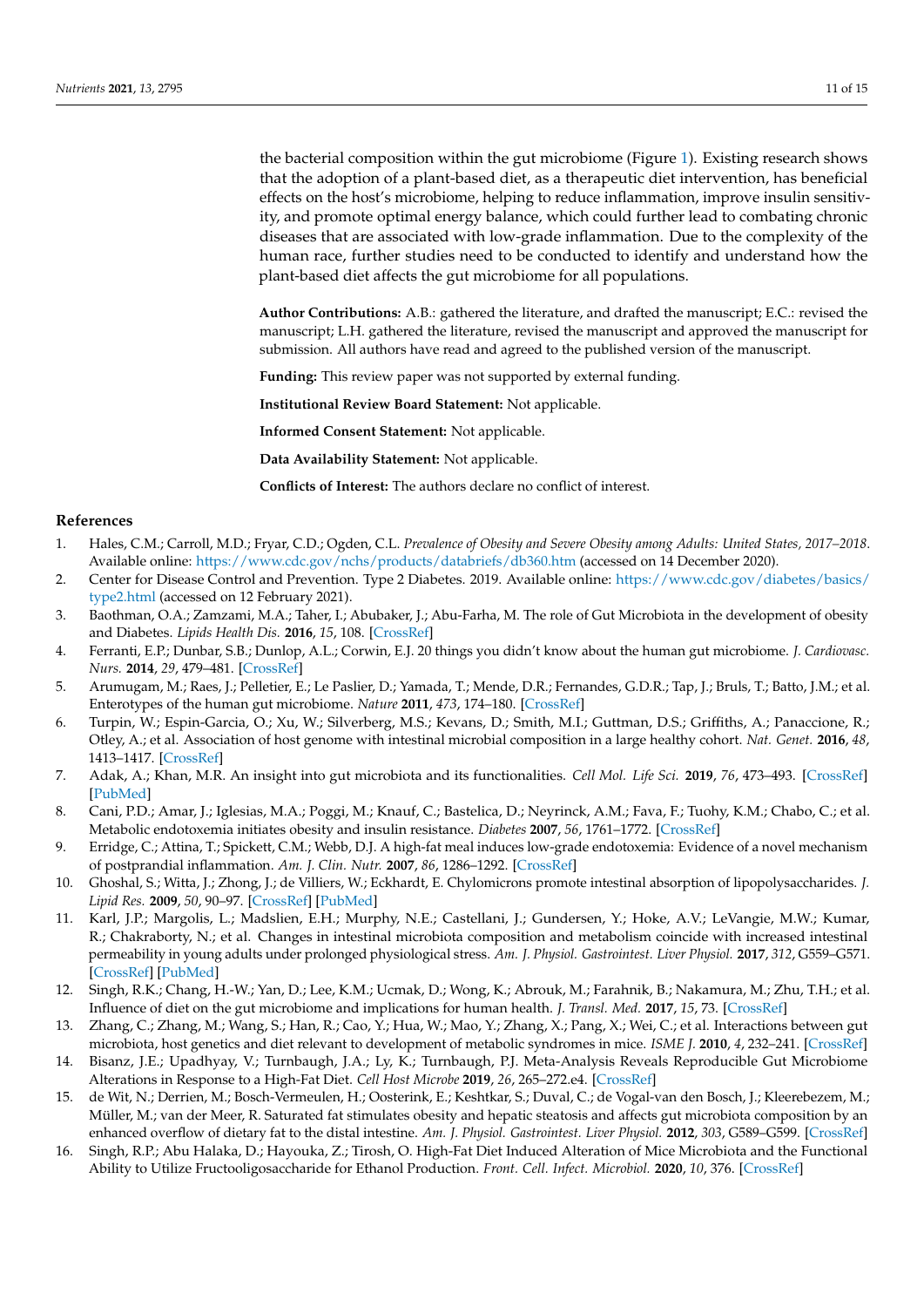- 17. Taira, T.; Yamaguchi, S.; Takahashi, A.; Okazaki, Y.; Yamaguchi, A.; Sakaguchi, H.; Chiji, H. Dietary polyphenols increase fecal mucin and immunoglobulin A and ameliorate the disturbance in gut microbiota caused by a high fat diet. *J. Clin. Biochem. Nutr.* **2015**, *57*, 212–216. [\[CrossRef\]](http://doi.org/10.3164/jcbn.15-15) [\[PubMed\]](http://www.ncbi.nlm.nih.gov/pubmed/26566306)
- <span id="page-11-0"></span>18. Zhang, C.; Zhang, M.; Pang, X.; Zhao, Y.; Wang, L.; Zhao, L. Structural resilience of the gut microbiota in adult mice under high-fat dietary perturbations. *ISME J.* **2012**, *6*, 1848–1857. [\[CrossRef\]](http://doi.org/10.1038/ismej.2012.27) [\[PubMed\]](http://www.ncbi.nlm.nih.gov/pubmed/22495068)
- <span id="page-11-1"></span>19. Minihane, A.M.; Vinoy, S.; Russell, W.; Baka, A.; Roche, H.; Tuohy, K.; Teeling, J.; Blaak, E.E.; Fenech, M.; Vauzour, D.; et al. Low-grade inflammation, diet composition and health: Current research evidence and its translation. *Br. J. Nutr.* **2015**, *114*, 999–1012. [\[CrossRef\]](http://doi.org/10.1017/S0007114515002093) [\[PubMed\]](http://www.ncbi.nlm.nih.gov/pubmed/26228057)
- <span id="page-11-2"></span>20. Magne, F.; Gotteland, M.; Gauthier, L.; Zazueta, A.; Pesoa, S.; Navarretae, P.; Balamurugan, R. The Firmicutes/Bacteroidetes Ratio: A Relevant Marker of Gut Dysbiosis in Obese Patients? *Nutrients* **2020**, *12*, 1474. [\[CrossRef\]](http://doi.org/10.3390/nu12051474)
- <span id="page-11-3"></span>21. Akira, S.; Takeda, K. Toll-like receptor signalling. *Nat. Rev. Immunol.* **2004**, *4*, 499–511. [\[CrossRef\]](http://doi.org/10.1038/nri1391)
- <span id="page-11-4"></span>22. Kim, K.-A.; Gu, W.; Lee, I.-A.; Joh, E.-H.; Kim, D.-H. High fat diet-induced gut microbiota exacerbates inflammation and obesity in mice via the TLR4 signaling pathway. *PLoS ONE* **2012**, *7*, e47713. [\[CrossRef\]](http://doi.org/10.1371/journal.pone.0047713)
- <span id="page-11-5"></span>23. Ohgaki, H.; Matsukura, N.; Morino, K.; Kawachi, T.; Sugimura, T.; Takayama, S. Carcinogenicity in mice of mutagenic compounds from glutamic acid and soybean globulin pyrolysates. *Carcinogenesis* **1984**, *5*, 815–819. [\[CrossRef\]](http://doi.org/10.1093/carcin/5.6.815)
- <span id="page-11-6"></span>24. Yang, J.; Yu, J. The association of diet, gut microbiota and colorectal cancer: What we eat may imply what we get. *Protein Cell* **2018**, *9*, 474–487. [\[CrossRef\]](http://doi.org/10.1007/s13238-018-0543-6) [\[PubMed\]](http://www.ncbi.nlm.nih.gov/pubmed/29713943)
- <span id="page-11-7"></span>25. Newell, C.; Bomhof, M.R.; Reimer, R.A.; Hittel, D.S.; Rho, J.M.; Shearer, J. Ketogenic diet modifies the gut microbiota in a murine model of autism spectrum disorder. *Mol. Autism* **2016**, *7*, 37. [\[CrossRef\]](http://doi.org/10.1186/s13229-016-0099-3) [\[PubMed\]](http://www.ncbi.nlm.nih.gov/pubmed/27594980)
- <span id="page-11-8"></span>26. Olson, C.A.; Vuong, H.E.; Yano, J.M.; Liang, Q.Y.; Nusbaum, D.; Hsiao, E.Y. The Gut Microbiota Mediates the Anti-Seizure Effects of the Ketogenic Diet. *Cell* **2018**, *173*, 1728–1741.e13. [\[CrossRef\]](http://doi.org/10.1016/j.cell.2018.04.027) [\[PubMed\]](http://www.ncbi.nlm.nih.gov/pubmed/29804833)
- <span id="page-11-9"></span>27. Ma, D.; Wang, A.C.; Parikh, I.; Green, S.J.; Hoffman, J.D.; Chlipala, G.; Murphy, M.P.; Sokola, B.; Bauer, B.; Hartz, A.M.S.; et al. Ketogenic diet enhances neurovascular function with altered gut microbiome in young healthy mice. *Sci. Rep.* **2018**, *8*, 6670. [\[CrossRef\]](http://doi.org/10.1038/s41598-018-25190-5) [\[PubMed\]](http://www.ncbi.nlm.nih.gov/pubmed/29703936)
- <span id="page-11-10"></span>28. Nagpal, R.; Neth, B.J.; Wang, S.; Craft, S.; Yadav, H. Modified Mediterranean-ketogenic diet modulates gut microbiome and short-chain fatty acids in association with Alzheimer's disease markers in subjects with mild cognitive impairment. *EBioMedicine* **2019**, *47*, 529–542. [\[CrossRef\]](http://doi.org/10.1016/j.ebiom.2019.08.032) [\[PubMed\]](http://www.ncbi.nlm.nih.gov/pubmed/31477562)
- <span id="page-11-11"></span>29. Ang, Q.Y.; Alexander, M.; Newman, J.C.; Tian, Y.; Cai, J.; Upadhyay, V.; Turnbaugh, J.A.; Verdin, E.; Hall, K.D.; Leibel, R.L.; et al. Ketogenic Diets Alter the Gut Microbiome Resulting in Decreased Intestinal Th17 Cells. *Cell* **2020**, *181*, 1263–1275.e16. [\[CrossRef\]](http://doi.org/10.1016/j.cell.2020.04.027)
- <span id="page-11-12"></span>30. Knights, D.; Ward, T.L.; McKinlay, C.E.; Miller, H.; Gonzalez, A.; McDonald, D.; Knight, R. Rethinking "Enterotypes". *Cell Host Microbe* **2014**, *16*, 433–437. [\[CrossRef\]](http://doi.org/10.1016/j.chom.2014.09.013) [\[PubMed\]](http://www.ncbi.nlm.nih.gov/pubmed/25299329)
- <span id="page-11-13"></span>31. Wu, G.D.; Chen, J.; Hoffmann, C.; Bittinger, K.; Chen, Y.-Y.; Keilbaugh, S.A.; Bewtra, M.; Knights, D.; Walters, W.A.; Knight, R.; et al. Linking long-term dietary patterns with gut microbial enterotypes. *Science* **2011**, *334*, 105–108. [\[CrossRef\]](http://doi.org/10.1126/science.1208344)
- <span id="page-11-14"></span>32. David, L.A.; Maurice, C.F.; Carmody, R.N.; Gootenberg, D.; Button, J.E.; Wolfe, B.E.; Ling, A.V.; Devlin, A.S.; Varma, Y.; Fischbach, M.; et al. Diet rapidly and reproducibly alters the human gut microbiome. *Nature* **2014**, *505*, 559–563. [\[CrossRef\]](http://doi.org/10.1038/nature12820)
- 33. Hjorth, M.F.; Blædel, T.; Bendtsen, L.Q.; Lorenzen, J.K.; Holm, J.B.; Kiilerich, P.; Roager, H.M.; Kristiansen, K.; Larsen, L.H.; Astrup, A. Prevotella-to-Bacteroides ratio predicts body weight and fat loss success on 24-week diets varying in macronutrient composition and dietary fiber: Results from a post-hoc analysis. *Int. J. Obes.* **2019**, *43*, 149–157. [\[CrossRef\]](http://doi.org/10.1038/s41366-018-0093-2) [\[PubMed\]](http://www.ncbi.nlm.nih.gov/pubmed/29777234)
- <span id="page-11-15"></span>34. Tomova, A.; Bukovsky, I.; Rembert, E.; Yonas, W.; Alwarith, J.; Barnard, N.D.; Kahleova, H. The Effects of Vegetarian and Vegan Diets on Gut Microbiota. *Front. Nutr.* **2019**, *6*, 47. [\[CrossRef\]](http://doi.org/10.3389/fnut.2019.00047) [\[PubMed\]](http://www.ncbi.nlm.nih.gov/pubmed/31058160)
- <span id="page-11-16"></span>35. De Filippo, C.; Cavalieri, D.; Di Paola, M.; Ramazzotti, M.; Poullet, J.B.; Massart, S.; Collini, S.; Pieraccini, G.; Lionetti, P. Impact of diet in shaping gut microbiota revealed by a comparative study in children from Europe and rural Africa. *Proc. Natl. Acad. Sci. USA* **2010**, *107*, 14691–14696. [\[CrossRef\]](http://doi.org/10.1073/pnas.1005963107)
- <span id="page-11-17"></span>36. Spinler, J.K.; Oezguen, N.; Runge, J.K.; Luna, R.A.; Karri, V.; Yang, J.; Hirschi, K.D. Dietary impact of a plant-derived microRNA on the gut microbiome. *ExRNA* **2020**, *2*, 11. [\[CrossRef\]](http://doi.org/10.1186/s41544-020-00053-2)
- <span id="page-11-18"></span>37. Ruengsomwong, S.; Korenori, Y.; Sakamoto, N.; Wannissorn, B.; Nakayama, J.; Nitisinprasert, S. Senior Thai fecal microbiota comparison between vegetarians and non-vegetarians using PCR-DGGE and real-time PCR. *J. Microbiol. Biotechnol.* **2014**, *24*, 1026–1033. [\[CrossRef\]](http://doi.org/10.4014/jmb.1310.10043)
- <span id="page-11-19"></span>38. Matijašić, B.B.; Obermajer, T.; Lipoglavšek, L.; Grabnar, I.; Avguštin, G.; Rogelj, I. Association of dietary type with fecal microbiota in vegetarians and omnivores in Slovenia. *Eur. J. Nutr.* **2014**, *53*, 1051–1064. [\[CrossRef\]](http://doi.org/10.1007/s00394-013-0607-6)
- <span id="page-11-20"></span>39. De Filippis, F.; Pellegrini, N.; Vannini, L.; Jeffery, I.; La Storia, A.; Laghi, L.; Serrazanetti, D.I.; Di Cagno, R.; Ferrocino, I.; Lazzi, C.; et al. High-level adherence to a Mediterranean diet beneficially impacts the gut microbiota and associated metabolome. *Gut* **2016**, *65*, 1812–1821. [\[CrossRef\]](http://doi.org/10.1136/gutjnl-2015-309957)
- <span id="page-11-21"></span>40. Garcia-Mantrana, I.; Selma-Royo, M.; Alcantara, C.; Collado, M.C. Shifts on Gut Microbiota Associated to Mediterranean Diet Adherence and Specific Dietary Intakes on General Adult Population. *Front. Microbiol.* **2018**, *9*, 890. [\[CrossRef\]](http://doi.org/10.3389/fmicb.2018.00890) [\[PubMed\]](http://www.ncbi.nlm.nih.gov/pubmed/29867803)
- <span id="page-11-22"></span>41. Mitsou, E.K.; Kakali, A.; Antonopoulou, S.; Mountzouris, K.; Yannakoulia, M.; Panagiotakos, D.B.; Kyriacou, A. Adherence to the Mediterranean diet is associated with the gut microbiota pattern and gastrointestinal characteristics in an adult population. *Br. J. Nutr.* **2017**, *117*, 1645–1655. [\[CrossRef\]](http://doi.org/10.1017/S0007114517001593) [\[PubMed\]](http://www.ncbi.nlm.nih.gov/pubmed/28789729)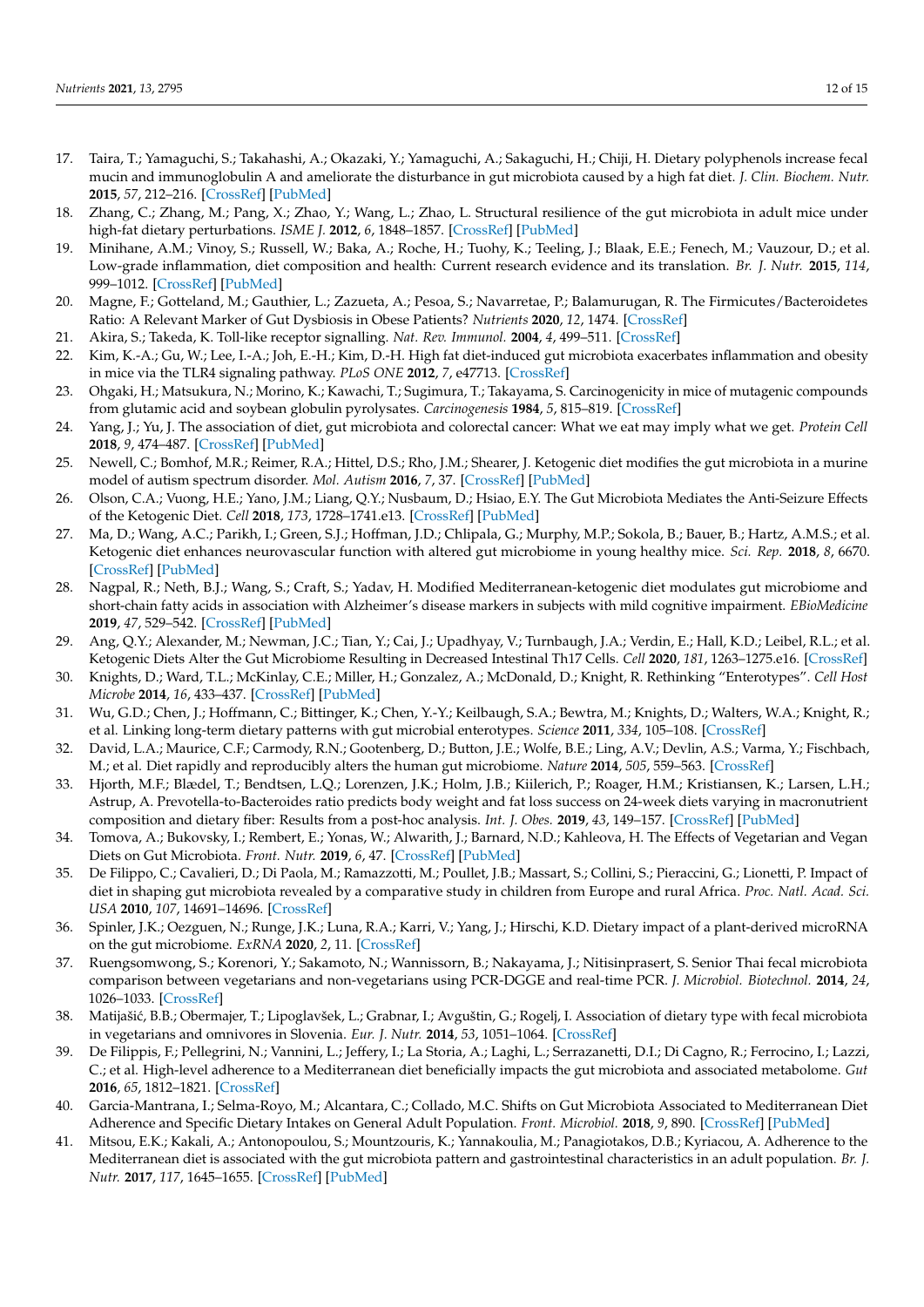- <span id="page-12-0"></span>42. Nagpal, R.; Shively, C.A.; Appt, S.A.; Register, T.C.; Michalson, K.T.; Vitolins, M.Z.; Yadav, H. Gut Microbiome Composition in Non-human Primates Consuming a Western or Mediterranean Diet. *Front. Nutr.* **2018**, *5*, 28. [\[CrossRef\]](http://doi.org/10.3389/fnut.2018.00028) [\[PubMed\]](http://www.ncbi.nlm.nih.gov/pubmed/29922651)
- <span id="page-12-1"></span>43. Pagliai, G.; Russo, E.; Niccolai, E.; Dinu, M.; Di Pilato, V.; Magrini, A.; Bartolucci, G.; Baldi, S.; Menicatti, M.; Giusti, B.; et al. Influence of a 3-month low-calorie Mediterranean diet compared to the vegetarian diet on human gut microbiota and SCFA: The CARDIVEG Study. *Eur. J. Nutr.* **2020**, *59*, 2011–2024. [\[CrossRef\]](http://doi.org/10.1007/s00394-019-02050-0) [\[PubMed\]](http://www.ncbi.nlm.nih.gov/pubmed/31292752)
- <span id="page-12-2"></span>44. Ghosh, T.; Rampelli, S.; Jeffery, I.B.; Santoro, A.; Neto, M.C.; Capri, M.; Giampieri, E.; Jennings, A.; Candela, M.; Turroni, S.; et al. Mediterranean diet intervention alters the gut microbiome in older people reducing frailty and improving health status: The NU-AGE 1-year dietary intervention across five European countries. *Gut* **2020**, *69*, 1218–1228. [\[CrossRef\]](http://doi.org/10.1136/gutjnl-2019-319654)
- <span id="page-12-3"></span>45. Panel on the Definition of Dietary Fiber Staff; Food and Nutrition Board Staff; Institute of Medicine Staff. The Standing Committee on the Scientific Evaluation of Dietary Reference. In *Dietary Reference Intakes Proposed Definition of Dietary Fiber*; National Academies Press: Washington, DC, USA, 2001.
- <span id="page-12-4"></span>46. Makki, K.; Deehan, E.C.; Walter, J.; Bäckhed, F. The Impact of Dietary Fiber on Gut Microbiota in Host Health and Disease. *Cell Host Microbe* **2018**, *23*, 705–715. [\[CrossRef\]](http://doi.org/10.1016/j.chom.2018.05.012) [\[PubMed\]](http://www.ncbi.nlm.nih.gov/pubmed/29902436)
- <span id="page-12-5"></span>47. So, D.; Whelan, K.; Rossi, M.; Morrison, M.; Holtmann, G.; Kelly, J.; Shanahan, E.R.; Staudacher, H.; Campbell, K.L. Dietary fiber intervention on gut microbiota composition in healthy adults: A systematic review and meta-analysis. *Am. J. Clin. Nutr.* **2018**, *107*, 965–983. [\[CrossRef\]](http://doi.org/10.1093/ajcn/nqy041)
- <span id="page-12-6"></span>48. Claesson, M.; Jeffery, I.; Conde, S.; Power, S.E.; O'Connor, E.M.; Cusack, S.; Harris, H.M.B.; Coakley, M.; Lakshminarayanan, B.; O'Sullivan, O.; et al. Gut microbiota composition correlates with diet and health in the elderly. *Nature* **2012**, *488*, 178–184. [\[CrossRef\]](http://doi.org/10.1038/nature11319)
- <span id="page-12-7"></span>49. Zhao, L.; Zhang, F.; Ding, X.; Wu, G.; Lam, Y.Y.; Wang, X.; Fu, H.; Xue, X.; Lu, C.; Ma, J.; et al. Gut bacteria selectively promoted by dietary fibers alleviate type 2 diabetes. *Science* **2018**, *359*, 1151–1156. [\[CrossRef\]](http://doi.org/10.1126/science.aao5774) [\[PubMed\]](http://www.ncbi.nlm.nih.gov/pubmed/29590046)
- <span id="page-12-8"></span>50. Koh, A.; De Vadder, F.; Kovatcheva-Datchary, P.; Bäckhed, F. From Dietary Fiber to Host Physiology: Short-Chain Fatty Acids as Key Bacterial Metabolites. *Cell* **2016**, *165*, 1332–1345. [\[CrossRef\]](http://doi.org/10.1016/j.cell.2016.05.041)
- <span id="page-12-9"></span>51. Sheflin, A.; Borresen, E.C.; Kirkwood, J.S.; Boot, C.M.; Whitney, A.; Lu, S.; Brown, R.J.; Broeckling, C.; Ryan, E.P.; Weir, T.L. Dietary supplementation with rice bran or navy bean alters gut bacterial metabolism in colorectal cancer survivors. *Mol. Nutr. Food Res.* **2017**, *61*, 1500905. [\[CrossRef\]](http://doi.org/10.1002/mnfr.201500905)
- <span id="page-12-10"></span>52. Kaczmarek, J.L.; Liu, X.; Charron, C.S.; Novotny, J.A.; Jeffery, E.H.; Seifried, H.E.; Ross, S.A.; Miller, M.J.; Swanson, K.S.; Holscher, H.D. Broccoli consumption affects the human gastrointestinal microbiota. *J. Nutr. Biochem.* **2019**, *63*, 27–34. [\[CrossRef\]](http://doi.org/10.1016/j.jnutbio.2018.09.015)
- <span id="page-12-11"></span>53. Kopf, J.C.; Suhr, M.J.; Clarke, J.; Eyun, S.-I.; Riethoven, J.-J.M.; Ramer-Tait, A.E.; Rose, D.J. Role of whole grains versus fruits and vegetables in reducing subclinical inflammation and promoting gastrointestinal health in individuals affected by overweight and obesity: A randomized controlled trial. *Nutr. J.* **2018**, *17*, 72. [\[CrossRef\]](http://doi.org/10.1186/s12937-018-0381-7) [\[PubMed\]](http://www.ncbi.nlm.nih.gov/pubmed/30060746)
- <span id="page-12-12"></span>54. Jang, S.-E.; Kim, K.-A.; Han, M.J.; Kim, D.-H. Doenjang, a fermented Korean soybean paste, inhibits lipopolysaccharide production of gut microbiota in mice. *J. Med. Food* **2014**, *17*, 67–75. [\[CrossRef\]](http://doi.org/10.1089/jmf.2013.3073)
- <span id="page-12-13"></span>55. Birkeland, E.; Gharagozlian, S.; Birkeland, K.I.; Valeur, J.; Måge, I.; Rud, I.; Aas, A.-M. Prebiotic effect of inulin-type fructans on faecal microbiota and short-chain fatty acids in type 2 diabetes: A randomised controlled trial. *Eur. J. Nutr.* **2020**, *59*, 3325–3338. [\[CrossRef\]](http://doi.org/10.1007/s00394-020-02282-5)
- <span id="page-12-14"></span>56. Costabile, A.; Kolida, S.; Klinder, A.; Gietl, E.; Bäuerlein, M.; Frohberg, C.; Landschütze, V.; Gibson, G.R. A double-blind, placebo-controlled, cross-over study to establish the bifidogenic effect of a very-long-chain inulin extracted from globe artichoke (Cynara scolymus) in healthy human subjects. *Br. J. Nutr.* **2010**, *104*, 1007–1017. [\[CrossRef\]](http://doi.org/10.1017/S0007114510001571) [\[PubMed\]](http://www.ncbi.nlm.nih.gov/pubmed/20591206)
- <span id="page-12-15"></span>57. Kleessen, B.; Schwarz, S.; Boehm, A.; Fuhrmann, H.; Richter, A.; Henle, T.; Krueger, M. Jerusalem artichoke and chicory inulin in bakery products affect faecal microbiota of healthy volunteers. *Br. J. Nutr.* **2007**, *98*, 540–549. [\[CrossRef\]](http://doi.org/10.1017/S0007114507730751)
- <span id="page-12-16"></span>58. Kleessen, B.; Stoof, G.; Proll, J.; Schmiedl, D.; Noack, J.; Blaut, M. Feeding resistant starch affects fecal and cecal microflora and short-chain fatty acids in rats. *J. Anim. Sci.* **1997**, *75*, 2453–2462. [\[CrossRef\]](http://doi.org/10.2527/1997.7592453x) [\[PubMed\]](http://www.ncbi.nlm.nih.gov/pubmed/9303464)
- <span id="page-12-17"></span>59. Le Blay, G.; Michel, C.; Blottiere, H.; Cherbut, C. Enhancement of butyrate production in the rat caecocolonic tract by long-term ingestion of resistant potato starch. *Br. J. Nutr.* **1999**, *82*, 419–426. [\[CrossRef\]](http://doi.org/10.1017/S000711459900166X)
- <span id="page-12-18"></span>60. Martínez, I.; Kim, J.; Duffy, P.R.; Schlegel, V.L.; Walter, J. Resistant starches types 2 and 4 have differential effects on the composition of the fecal microbiota in human subjects. *PLoS ONE* **2010**, *5*, e15046. [\[CrossRef\]](http://doi.org/10.1371/journal.pone.0015046) [\[PubMed\]](http://www.ncbi.nlm.nih.gov/pubmed/21151493)
- <span id="page-12-19"></span>61. Abell, G.C.; Cooke, C.M.; Bennett, C.N.; Conlon, M.A.; McOrist, A.L. Phylotypes related to Ruminococcus bromii are abundant in the large bowel of humans and increase in response to a diet high in resistant starch. *FEMS Microbiol. Ecol.* **2008**, *66*, 505–515. [\[CrossRef\]](http://doi.org/10.1111/j.1574-6941.2008.00527.x)
- <span id="page-12-20"></span>62. Vendrame, S.; Guglielmetti, S.; Riso, P.; Arioli, S.; Klimis-Zacas, D.; Porrini, M. Six-week consumption of a wild blueberry powder drink increases bifidobacteria in the human gut. *J. Agric. Food Chem.* **2011**, *59*, 12815–12820. [\[CrossRef\]](http://doi.org/10.1021/jf2028686)
- <span id="page-12-21"></span>63. Queipo-Ortuño, M.I.; Boto-Ordóñez, M.; Murri, M.; Gomez-Zumaquero, J.M.; Clemente-Postigo, M.; Estruch, R.; Diaz, F.C.; Andres-Lacueva, C.; Tinahones, F.J. Influence of red wine polyphenols and ethanol on the gut microbiota ecology and biochemical biomarkers. *Am. J. Clin. Nutr.* **2012**, *95*, 1323–1334. [\[CrossRef\]](http://doi.org/10.3945/ajcn.111.027847)
- <span id="page-12-22"></span>64. Moreno-Indias, I.; Sánchez-Alcoholado, L.; Pérez-Martínez, P.; Andres-Lacueva, C.; Cardona, F.; Tinahones, F.; Queipo-Ortuño, M.I. Red wine polyphenols modulate fecal microbiota and reduce markers of the metabolic syndrome in obese patients. *Food Funct.* **2016**, *7*, 1775–1787. [\[CrossRef\]](http://doi.org/10.1039/C5FO00886G)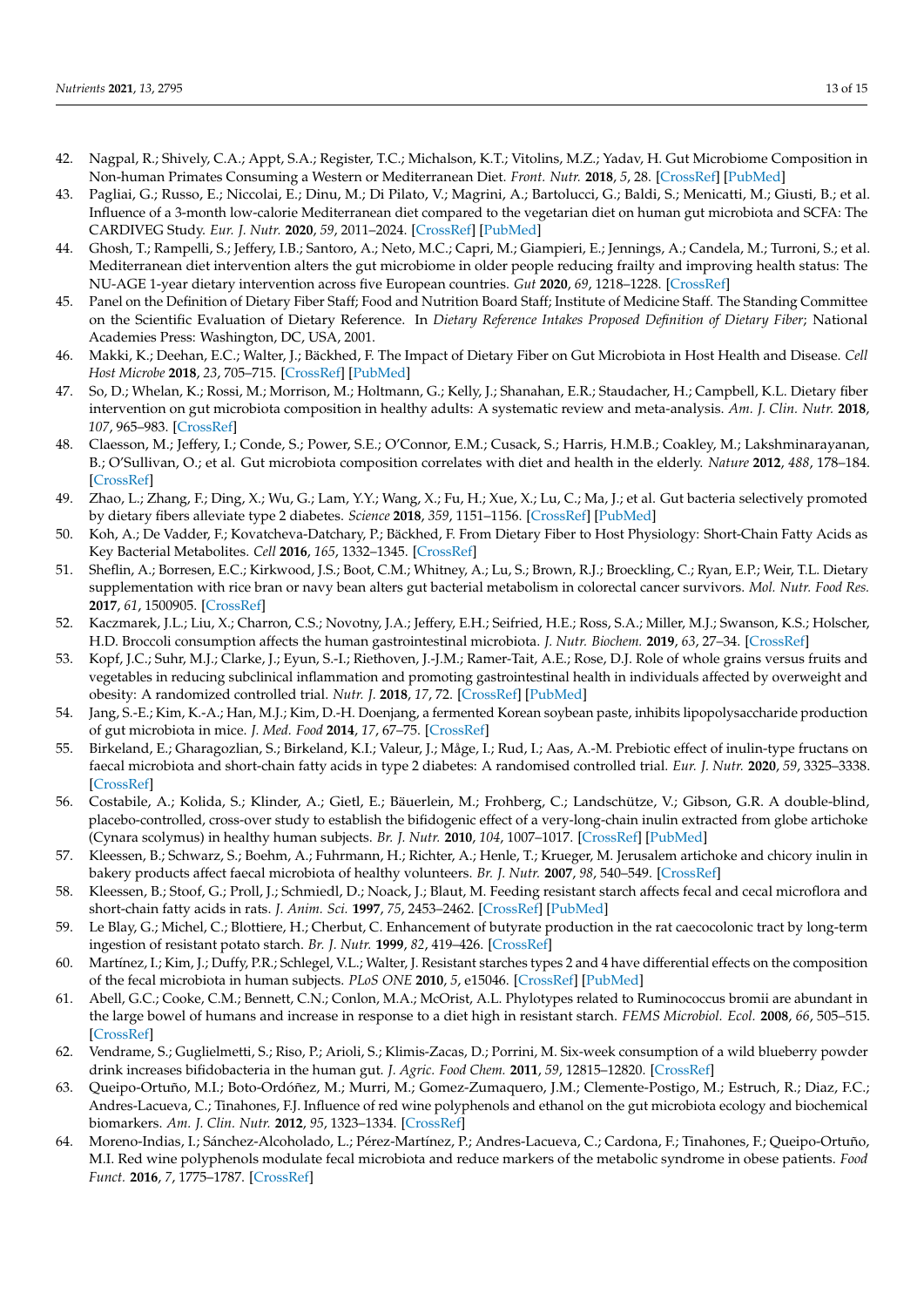- <span id="page-13-0"></span>65. Clemente-Postigo, M.; Ortuño, M.I.Q.; Boto-Ordoñez, M.; Coin-Aragüez, L.; Roca-Rodriguez, M.D.M.; Delgado-Lista, J.; Cardona, F.; Andres-Lacueva, C.; Tinahones, F.J. Effect of acute and chronic red wine consumption on lipopolysaccharide concentrations. *Am. J. Clin. Nutr.* **2013**, *97*, 1053–1061. [\[CrossRef\]](http://doi.org/10.3945/ajcn.112.051128) [\[PubMed\]](http://www.ncbi.nlm.nih.gov/pubmed/23576043)
- <span id="page-13-1"></span>66. Barroso, E.; Muñoz-González, I.; Jiménez, E.; Bartolomé, B.; Moreno-Arribas, M.; Peláez, C.; Martínez-Cuesta, M.C.; Requena, T. Phylogenetic profile of gut microbiota in healthy adults after moderate intake of red wine. *Mol. Nutr. Food Res.* **2017**, *61*, 1600620. [\[CrossRef\]](http://doi.org/10.1002/mnfr.201600620) [\[PubMed\]](http://www.ncbi.nlm.nih.gov/pubmed/27794201)
- <span id="page-13-2"></span>67. Yamakoshi, J.; Tokutake, S.; Kikuchi, M.; Kubota, Y.; Konishi, H.; Mitsuoka, T. Effect of proanthocyanidin-rich extract from grape seeds on human fecal flora and fecal odor. *Microb. Ecol. Health Dis.* **2001**, *13*, 25–31.
- <span id="page-13-3"></span>68. Molan, A.L.; Lila, M.A.; Mawson, J.; De, S. In vitro and in vivo evaluation of the prebiotic activity of water-soluble blueberry extracts. *World J. Microbiol. Biotechnol.* **2009**, *25*, 1243–1249. [\[CrossRef\]](http://doi.org/10.1007/s11274-009-0011-9)
- <span id="page-13-4"></span>69. Hidalgo, M.; Concha, M.J.O.; Kolida, S.; Walton, G.E.; Kallithraka, S.; Spencer, J.P.E.; Gibson, G.R.; De Pascual-Teresa, S. Metabolism of anthocyanins by human gut microflora and their influence on gut bacterial growth. *J. Agric. Food Chem.* **2012**, *60*, 3882–3890. [\[CrossRef\]](http://doi.org/10.1021/jf3002153)
- <span id="page-13-5"></span>70. Anhê, F.F.; Nachbar, R.T.; Varin, T.V.; Vilela, V.; Dudonné, S.; Pilon, G.; Fournier, M.; Lecours, M.-A.; Desjardins, Y.; Roy, D.; et al. A polyphenol-rich cranberry extract reverses insulin resistance and hepatic steatosis independently of body weight loss. *Mol. Metab.* **2017**, *6*, 1563–1573. [\[CrossRef\]](http://doi.org/10.1016/j.molmet.2017.10.003)
- <span id="page-13-6"></span>71. Venancio, V.P.; Kim, H.; Sirven, M.A.; Tekwe, C.D.; Honvoh, G.; Talcott, S.T.; Mertens-Talcott, S.U. Polyphenol-rich Mango (*Mangifera indica* L.) Ameliorate Functional Constipation Symptoms in Humans beyond Equivalent Amount of Fiber. *Mol. Nutr. Food Res.* **2018**, *62*, e1701034. [\[CrossRef\]](http://doi.org/10.1002/mnfr.201701034)
- <span id="page-13-7"></span>72. González-Sarrías, A.; Romo-Vaquero, M.; García-Villalba, R.; Martín, A.C.; Selma, M.V.; Espín, J.C. The Endotoxemia Marker Lipopolysaccharide-Binding Protein is Reduced in Overweight-Obese Subjects Consuming Pomegranate Extract by Modulating the Gut Microbiota: A Randomized Clinical Trial. *Mol. Nutr. Food Res.* **2018**, *62*, e1800160. [\[CrossRef\]](http://doi.org/10.1002/mnfr.201800160)
- <span id="page-13-8"></span>73. Chambers, E.; Viardot, A.; Psichas, A.; Morrison, D.; Murphy, K.; Zac-Varghese, S.E.K.; MacDougall, K.; Preston, T.; Tedford, C.; Finlayson, G.S.; et al. Effects of targeted delivery of propionate to the human colon on appetite regulation, body weight maintenance and adiposity in overweight adults. *Gut* **2015**, *64*, 1744–1754. [\[CrossRef\]](http://doi.org/10.1136/gutjnl-2014-307913)
- <span id="page-13-9"></span>74. Freeland, K.R.; Wolever, T.M.S. Acute effects of intravenous and rectal acetate on glucagon-like peptide-1, peptide YY, ghrelin, adiponectin and tumour necrosis factor-alpha. *Br. J. Nutr.* **2010**, *103*, 460–466. [\[CrossRef\]](http://doi.org/10.1017/S0007114509991863) [\[PubMed\]](http://www.ncbi.nlm.nih.gov/pubmed/19818198)
- <span id="page-13-10"></span>75. Tan, T.G.; Sefik, E.; Geva-Zatorsky, N.; Kua, L.; Naskar, D.; Teng, F.; Pasman, L.; Ortiz-Lopez, A.; Jupp, R.; Wu, H.-J.J.; et al. Identifying species of symbiont bacteria from the human gut that, alone, can induce intestinal Th17 cells in mice. *Proc. Natl. Acad. Sci. USA* **2016**, *113*, E8141–E8150. [\[CrossRef\]](http://doi.org/10.1073/pnas.1617460113) [\[PubMed\]](http://www.ncbi.nlm.nih.gov/pubmed/27911839)
- <span id="page-13-11"></span>76. Gonçalves, P.; Araújo, J.R.; Di Santo, J.P. A Cross-Talk Between Microbiota-Derived Short-Chain Fatty Acids and the Host Mucosal Immune System Regulates Intestinal Homeostasis and Inflammatory Bowel Disease. *Inflamm. Bowel Dis.* **2018**, *24*, 558–572. [\[CrossRef\]](http://doi.org/10.1093/ibd/izx029)
- <span id="page-13-12"></span>77. Neff, C.P.; Rhodes, M.E.; Arnolds, K.L.; Collins, C.B.; Donnelly, J.; Nusbacher, N.; Jedlicka, P.; Schneider, J.M.; McCarter, M.D.; Shaffer, M.; et al. Diverse Intestinal Bacteria Contain Putative Zwitterionic Capsular Polysaccharides with Anti-inflammatory Properties. *Cell Host Microbe* **2016**, *20*, 535–547. [\[CrossRef\]](http://doi.org/10.1016/j.chom.2016.09.002)
- <span id="page-13-13"></span>78. Al-Lahham, S.H.; Roelofsen, H.; Priebe, M.; Weening, D.; Dijkstra, M.; Hoek, A.; Rezaee, F.; Venema, K.; Vonk, R.J. Regulation of adipokine production in human adipose tissue by propionic acid. *Eur. J. Clin. Investig.* **2010**, *40*, 401–407. [\[CrossRef\]](http://doi.org/10.1111/j.1365-2362.2010.02278.x) [\[PubMed\]](http://www.ncbi.nlm.nih.gov/pubmed/20353437)
- <span id="page-13-14"></span>79. Kelly, C.; Zheng, L.; Campbell, E.; Saeedi, B.; Scholz, C.C.; Bayless, A.J.; Wilson, K.E.; Glover, L.; Kominsky, D.J.; Magnuson, A.; et al. Crosstalk between Microbiota-Derived Short-Chain Fatty Acids and Intestinal Epithelial HIF Augments Tissue Barrier Function. *Cell Host Microbe* **2015**, *17*, 662–671. [\[CrossRef\]](http://doi.org/10.1016/j.chom.2015.03.005) [\[PubMed\]](http://www.ncbi.nlm.nih.gov/pubmed/25865369)
- <span id="page-13-15"></span>80. Morrison, D.J.; Preston, T. Formation of short chain fatty acids by the gut microbiota and their impact on human metabolism. *Gut Microbes* **2016**, *7*, 189–200. [\[CrossRef\]](http://doi.org/10.1080/19490976.2015.1134082)
- <span id="page-13-16"></span>81. Remely, M.; Aumueller, E.; Merold, C.; Dworzak, S.; Hippe, B.; Zanner, J.; Pointner, A.; Brath, H.; Haslberger, A.G. Effects of short chain fatty acid producing bacteria on epigenetic regulation of FFAR3 in type 2 diabetes and obesity. *Gene* **2014**, *537*, 85–92. [\[CrossRef\]](http://doi.org/10.1016/j.gene.2013.11.081)
- <span id="page-13-17"></span>82. Kimura, I.; Ozawa, K.; Inoue, D.; Imamura, T.; Kimura, K.; Maeda, T.; Terasawa, K.; Kashihara, D.; Hirano, K.; Tani, T.; et al. The gut microbiota suppresses insulin-mediated fat accumulation via the short-chain fatty acid receptor GPR43. *Nat. Commun.* **2013**, *4*, 1829. [\[CrossRef\]](http://doi.org/10.1038/ncomms2852)
- <span id="page-13-18"></span>83. Tolhurst, G.; Heffron, H.; Lam, Y.S.; Parker, H.E.; Habib, A.M.; Diakogiannaki, E.; Cameron, J.; Grosse, J.; Reimann, F.; Gribble, F. Short-chain fatty acids stimulate glucagon-like peptide-1 secretion via the G-protein-coupled receptor FFAR2. *Diabetes* **2012**, *61*, 364–371. [\[CrossRef\]](http://doi.org/10.2337/db11-1019)
- <span id="page-13-19"></span>84. Brown, A.J.; Goldsworthy, S.M.; Barnes, A.A.; Eilert, M.M.; Tcheang, L.; Daniels, D.; Muir, A.I.; Wigglesworth, M.J.; Kinghorn, I.; Fraser, N.J.; et al. The Orphan G protein-coupled receptors GPR41 and GPR43 are activated by propionate and other short chain carboxylic acids. *J. Biol. Chem.* **2003**, *278*, 11312–11319. [\[CrossRef\]](http://doi.org/10.1074/jbc.M211609200)
- <span id="page-13-20"></span>85. DiBaise, J.K.; Frank, D.N.; Mathur, R. Impact of the Gut Microbiota on the Development of Obesity: Current Concepts. *Am. J. Gastroenterol. Suppl.* **2012**, *1*, 22–27. [\[CrossRef\]](http://doi.org/10.1038/ajgsup.2012.5)